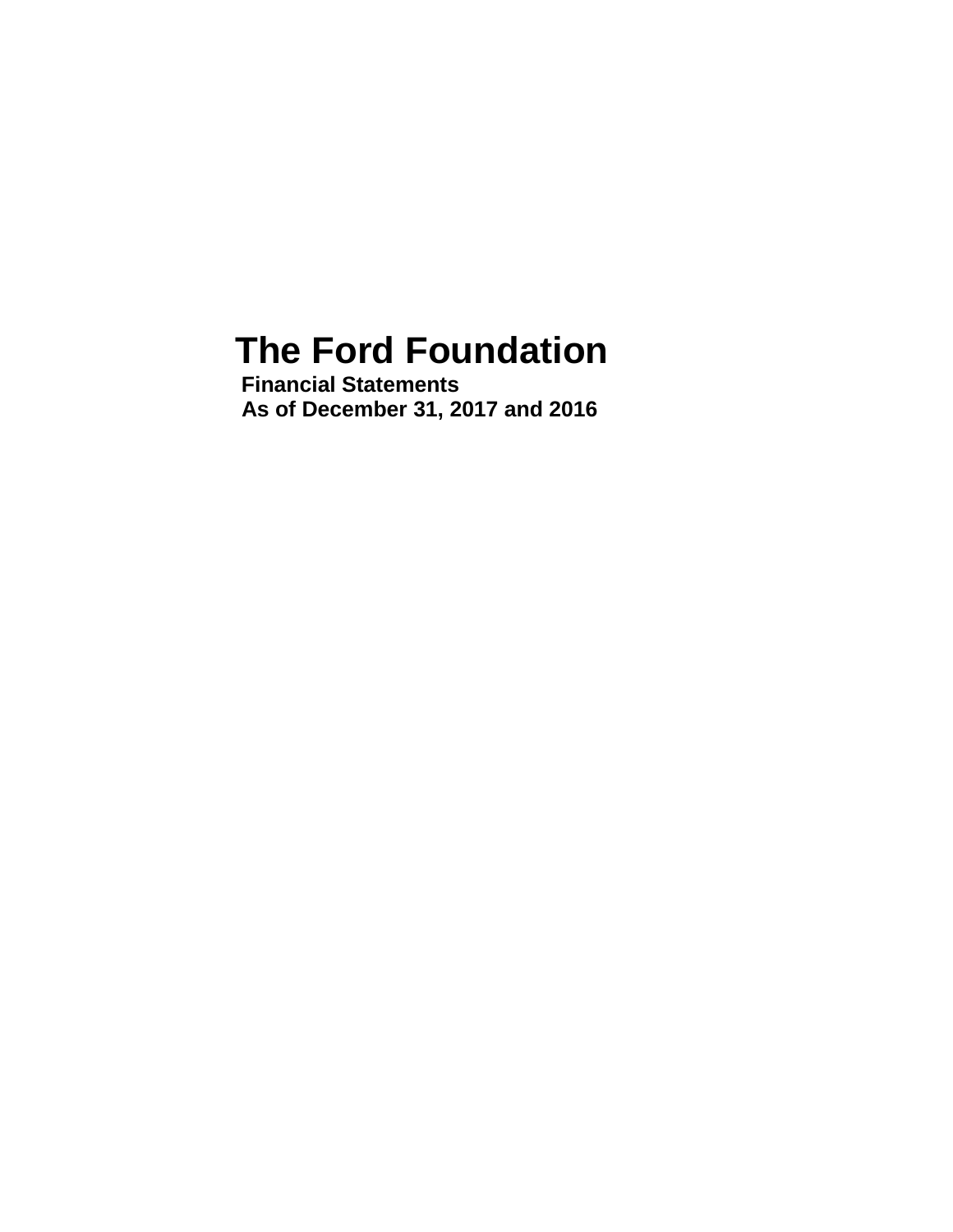# The Ford Foundation **Index** December 31, 2017 and 2016

# Page(s)

| <b>Financial Statements</b> |  |
|-----------------------------|--|
|                             |  |
|                             |  |
|                             |  |
|                             |  |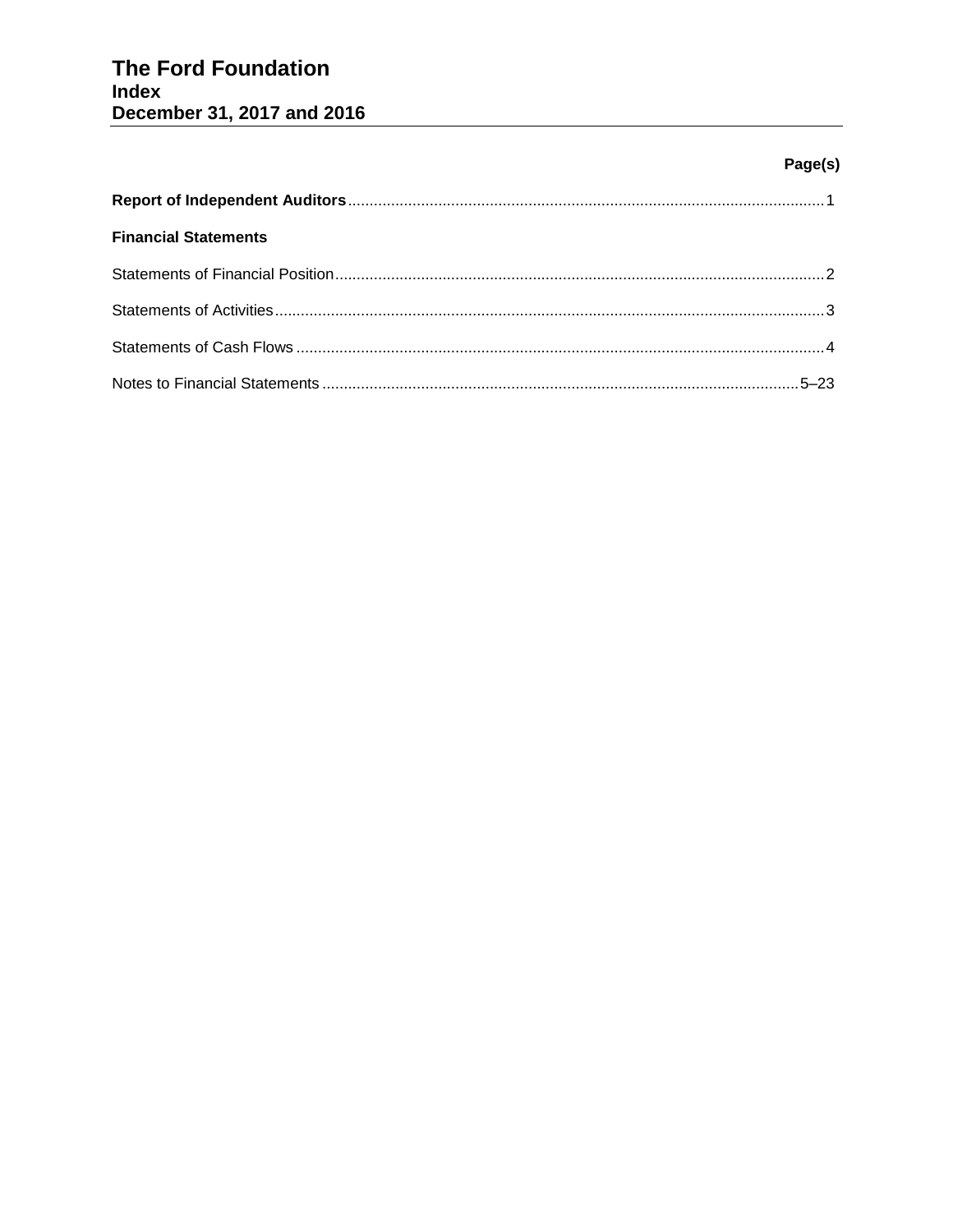

# **Report of Independent Auditors**

To The Board of Trustees of The Ford Foundation:

We have audited the accompanying financial statements of The Ford Foundation (the "Company"), which comprise the statements of financial position as of December 31, 2017 and 2016, and the related statements of activities and cash flows for the years then ended.

# *Management's Responsibility for the Financial Statements*

Management is responsible for the preparation and fair presentation of the financial statements in accordance with accounting principles generally accepted in the United States of America; this includes the design, implementation, and maintenance of internal control relevant to the preparation and fair presentation of financial statements that are free from material misstatement, whether due to fraud or error.

# *Auditors' Responsibility*

Our responsibility is to express an opinion on the financial statements based on our audits. We conducted our audits in accordance with auditing standards generally accepted in the United States of America. Those standards require that we plan and perform the audit to obtain reasonable assurance about whether the financial statements are free from material misstatement.

An audit involves performing procedures to obtain audit evidence about the amounts and disclosures in the financial statements. The procedures selected depend on our judgment, including the assessment of the risks of material misstatement of the financial statements, whether due to fraud or error. In making those risk assessments, we consider internal control relevant to the Company's preparation and fair presentation of the financial statements in order to design audit procedures that are appropriate in the circumstances, but not for the purpose of expressing an opinion on the effectiveness of the Company's internal control. Accordingly, we express no such opinion. An audit also includes evaluating the appropriateness of accounting policies used and the reasonableness of significant accounting estimates made by management, as well as evaluating the overall presentation of the financial statements. We believe that the audit evidence we have obtained is sufficient and appropriate to provide a basis for our audit opinion.

# *Opinion*

In our opinion, the financial statements referred to above present fairly, in all material respects, the financial position of The Ford Foundation as of December 31, 2017 and 2016, and the changes in its net assets and its cash flows for the years then ended, in accordance with accounting principles generally accepted in the United States of America.

Pricewaterhouse Copers LLP

June 15, 2018

*PricewaterhouseCoopers LLP, PricewaterhouseCoopers Center, 300 Madison Avenue, New York, NY 10017 T: (646) 471 3000, F: (813) 286 6000, www.pwc.com/us*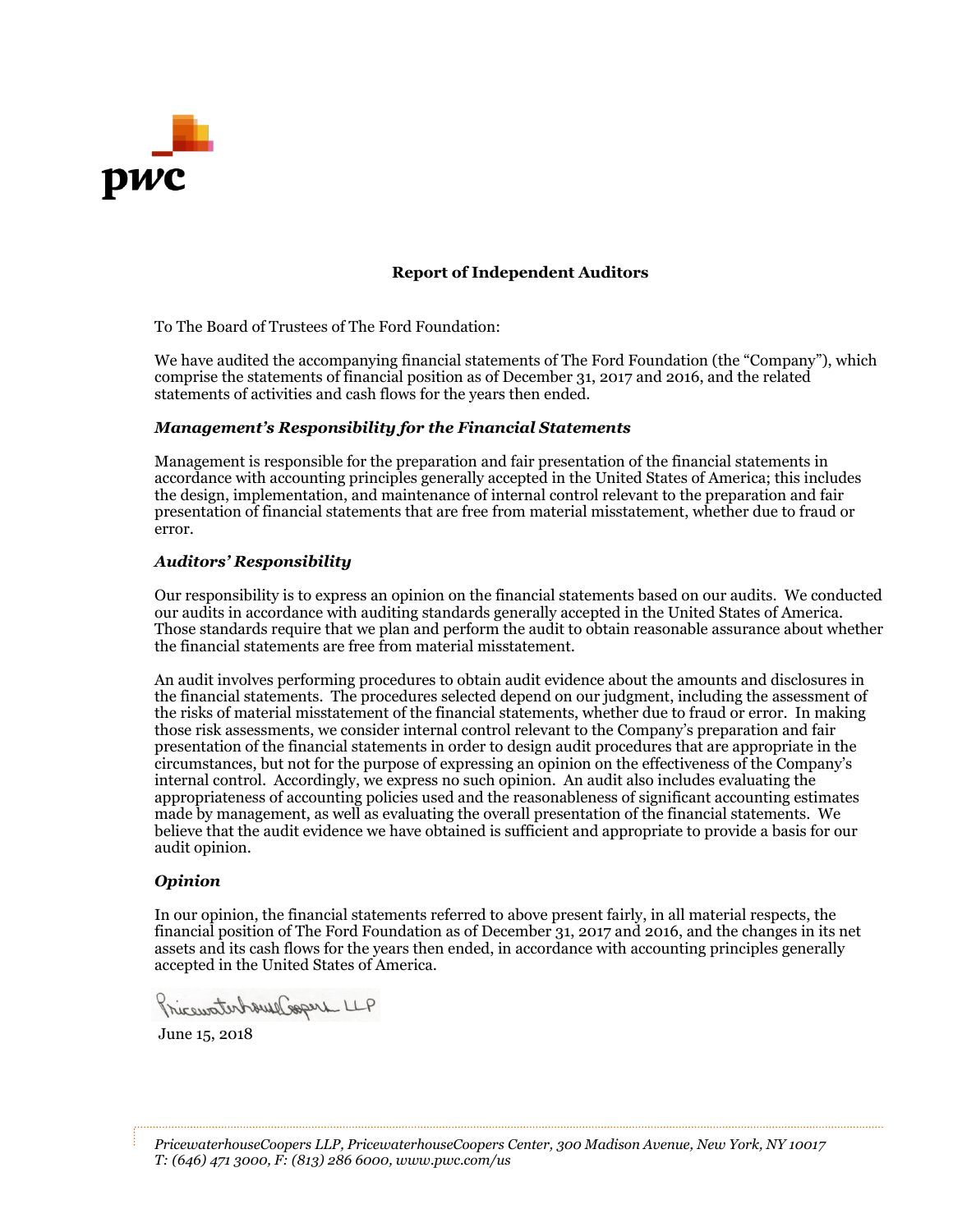# **The Ford Foundation Statements of Financial Position As of December 31, 2017 and 2016**

|                                                             | December 31, |            |    |            |  |  |  |
|-------------------------------------------------------------|--------------|------------|----|------------|--|--|--|
| (in thousands)                                              |              | 2017       |    | 2016       |  |  |  |
| <b>Assets</b>                                               |              |            |    |            |  |  |  |
| Investments, at fair value                                  | \$           | 13,072,214 | \$ | 11,878,600 |  |  |  |
| Subscription paid in advance to limited marketability funds |              |            |    | 21,100     |  |  |  |
| Redemption proceeds receivable                              |              | 165,086    |    | 203,824    |  |  |  |
| Accrued interest and dividends receivable                   |              | 3,653      |    | 2,448      |  |  |  |
|                                                             |              | 13,240,953 |    | 12,105,972 |  |  |  |
| Cash                                                        |              | 136,622    |    | 5,953      |  |  |  |
| Federal excise tax receivable                               |              | 1,600      |    | 1,200      |  |  |  |
| Investment related receivables                              |              | 29,395     |    | 28,053     |  |  |  |
| Other receivables and assets                                |              | 7,226      |    | 8,378      |  |  |  |
| Program-related investments, net of allowances              |              |            |    |            |  |  |  |
| for possible losses of \$23,842 and \$24,890                |              |            |    |            |  |  |  |
| at December 31, 2017 and 2016, respectively                 |              | 142,909    |    | 155,292    |  |  |  |
| Fixed assets, net of accumulated depreciation               |              |            |    |            |  |  |  |
| of \$53,780 and \$112,666 at December 31, 2017              |              |            |    |            |  |  |  |
| and 2016, respectively                                      |              | 149,558    |    | 59,911     |  |  |  |
| <b>Total assets</b>                                         | \$           | 13,708,263 | S  | 12,364,759 |  |  |  |
| <b>Liabilities and Unrestricted Net Assets</b>              |              |            |    |            |  |  |  |
| Unpaid grants                                               | \$           | 473,704    | \$ | 374,476    |  |  |  |
| Payables and other liabilities                              |              | 83,523     |    | 69,364     |  |  |  |
| Investment related payables                                 |              | 2,957      |    | 18,828     |  |  |  |
| Derivative liabilities                                      |              | 36         |    | 19,609     |  |  |  |
| Federal Deferred excise taxes                               |              | 65,658     |    | 44,361     |  |  |  |
| Bond Payable, net of unamortized cost                       |              |            |    |            |  |  |  |
| of \$2,052 at December 31, 2017                             |              | 270,948    |    |            |  |  |  |
| <b>Total liabilities</b>                                    |              | 896,826    |    | 526,638    |  |  |  |
| Contingencies, commitments and guarantees (Note 8)          |              |            |    |            |  |  |  |
| Unrestricted net assets                                     |              |            |    |            |  |  |  |
| Appropriated                                                |              | 811,746    |    | 1,212,548  |  |  |  |
| Unappropriated                                              |              | 11,999,691 |    | 10,625,573 |  |  |  |
| Total unrestricted net assets                               |              | 12,811,437 |    | 11,838,121 |  |  |  |
| Total liabilities and unrestricted net assets               | \$           | 13,708,263 | \$ | 12,364,759 |  |  |  |

The accompanying notes are an integral part of these financial statements.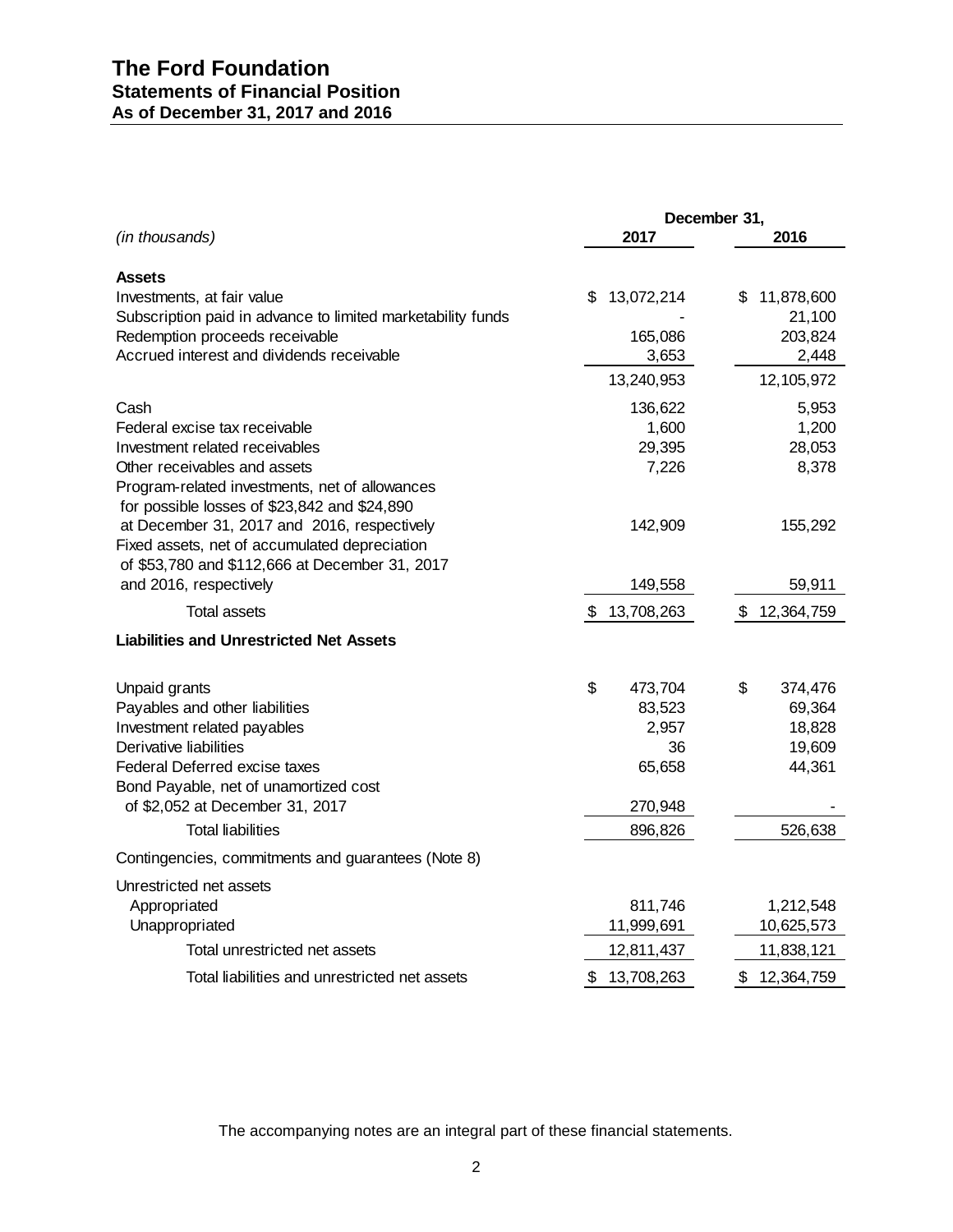# **The Ford Foundation Statements of Activities For The Years Ended December 31, 2017 and 2016**

|                                                              | December 31,     |    |            |
|--------------------------------------------------------------|------------------|----|------------|
| (in thousands)                                               | 2017             |    | 2016       |
| <b>Operating activities</b>                                  |                  |    |            |
| Income                                                       |                  |    |            |
| <b>Dividends</b>                                             | \$<br>44,907     | \$ | 52,532     |
| Interest                                                     | 21,919           |    | 16,605     |
| Realized appreciation on investments, net                    | 690,881          |    | 148,502    |
| Unrealized appreciation on investments, net                  | 1,064,838        |    | 585,913    |
| Expenses incurred in the production of income                | (31, 178)        |    | (30, 256)  |
| Total income                                                 | 1,791,367        |    | 773,296    |
| Expenditures                                                 |                  |    |            |
| Program activities                                           |                  |    |            |
| Grants approved                                              | 652,059          |    | 526,405    |
| Provision for possible losses on program-related investments | 856              |    | (1,036)    |
| Direct conduct of charitable activities                      | 15,055           |    | 9,899      |
| Program management                                           | 54,653           |    | 48,456     |
| Total program activities                                     | 722,623          |    | 583,724    |
| General management                                           | 50,415           |    | 54,274     |
| Provision for federal excise tax                             |                  |    |            |
| Current                                                      | 8,300            |    | 4,226      |
| Deferred                                                     | 21,297           |    | 11,718     |
| Depreciation                                                 | 8,203            |    | 8,747      |
| <b>Bond Interest Expense</b>                                 | 7,292            |    |            |
| <b>Total expenditures</b>                                    | 818,130          |    | 662,689    |
| Change in unrestricted net assets from operating activities  | 973,237          |    | 110,607    |
| Non-operating activities                                     |                  |    |            |
| Post-retirement changes                                      |                  |    |            |
| other than net periodic pension costs                        | 79               |    | 3,413      |
| Change in unrestricted net assets                            | 973,316          |    | 114,020    |
| Beginning of period                                          | 11,838,121       |    | 11,724,101 |
| End of period                                                | \$<br>12,811,437 | \$ | 11,838,121 |
|                                                              |                  |    |            |

The accompanying notes are an integral part of these financial statements.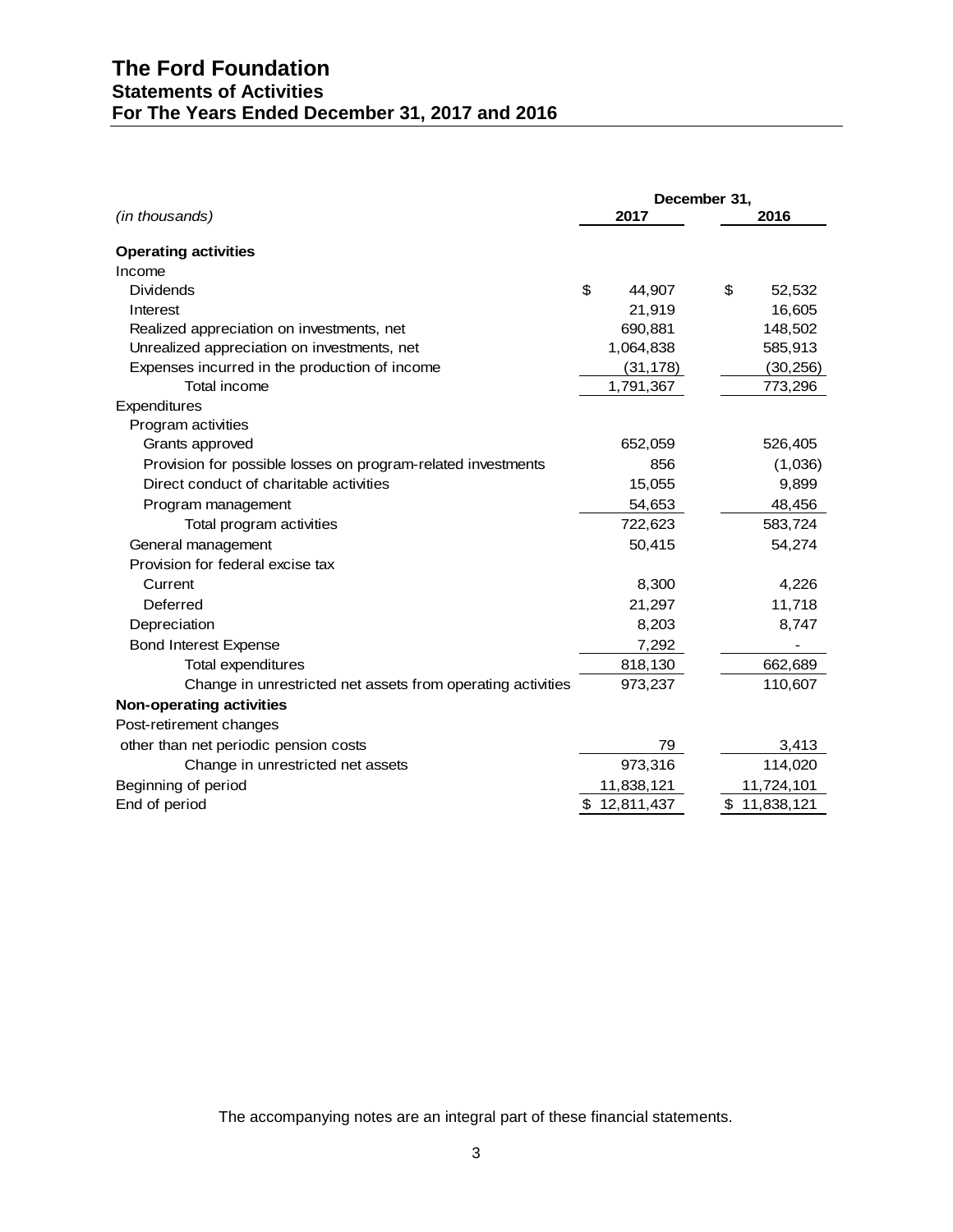# **The Ford Foundation Statements of Cash Flows For The Years Ended December 31, 2017 and 2016**

| (in thousands)                                                        | December 31, |             |    |             |  |  |  |
|-----------------------------------------------------------------------|--------------|-------------|----|-------------|--|--|--|
|                                                                       |              | 2017        |    | 2016        |  |  |  |
| Cash flows from operating activities                                  |              |             |    |             |  |  |  |
| Change in unrestricted net assets                                     | \$           | 973,316     | \$ | 114,020     |  |  |  |
| Adjustments to reconcile change in unrestricted net assets            |              |             |    |             |  |  |  |
| to net cash used in operating activities                              |              |             |    |             |  |  |  |
| Realized appreciation on investments, net                             |              | (690, 881)  |    | (148, 502)  |  |  |  |
| Unrealized appreciation on investments, net                           |              | (1,064,838) |    | (585, 913)  |  |  |  |
| Depreciation                                                          |              | 8,203       |    | 8,747       |  |  |  |
| Post-retirement changes other than                                    |              |             |    |             |  |  |  |
| net periodic pension costs                                            |              | (79)        |    | (3, 413)    |  |  |  |
| Provision for possible losses on program-related investments          |              | 856         |    | (1,036)     |  |  |  |
| Increase in deferred federal excise tax liability                     |              | 21,297      |    | 11,718      |  |  |  |
| Increase in federal excise tax receivable                             |              | (400)       |    | (1,200)     |  |  |  |
| Decrease (increase) in other receivables and assets                   |              | 1,152       |    | (550)       |  |  |  |
| Grant approvals                                                       |              | 652,059     |    | 526,405     |  |  |  |
| Grant payments                                                        |              | (552, 831)  |    | (438, 022)  |  |  |  |
| Decrease in payables and other liabilities                            |              | 14,238      |    | 1,611       |  |  |  |
| Net cash used in operating activities                                 |              | (637, 908)  |    | (516, 135)  |  |  |  |
| Cash flows from investing activities                                  |              |             |    |             |  |  |  |
| Proceeds from sale of investments                                     |              | 2,157,125   |    | 2,545,725   |  |  |  |
| Purchase of investments                                               |              | (1,614,585) |    | (2,084,588) |  |  |  |
| Change in subscription paid in advance to limited marketability funds |              | 21,100      |    | 28,900      |  |  |  |
| Change in redemption proceeds receivable                              |              | 38,732      |    | 45,937      |  |  |  |
| Change in accrued interest and dividends receivable                   |              | (1,206)     |    | 1,894       |  |  |  |
| Change in investment related receivables                              |              | (1, 344)    |    | (25, 503)   |  |  |  |
| Change in investment related payables                                 |              | (15, 871)   |    | 16,655      |  |  |  |
| Loans disbursed for program-related investments                       |              | (16, 866)   |    | (5,276)     |  |  |  |
| Repayments of program-related investments                             |              | 28,394      |    | 26,794      |  |  |  |
| Purchase of fixed assets                                              |              | (97, 850)   |    | (38, 959)   |  |  |  |
| Net cash provided by investing activities                             |              | 497,629     |    | 511,579     |  |  |  |
| <b>Cash flows from Financing activities</b>                           |              |             |    |             |  |  |  |
| Proceeds from bond issuance, net                                      |              | 270,948     |    |             |  |  |  |
| Net cash provided by financing activities                             |              | 270,948     |    |             |  |  |  |
| Net increase (decrease) in cash                                       |              | 130,669     |    | (4, 556)    |  |  |  |
| Cash<br>Beginning of period                                           |              | 5,953       |    | 10,509      |  |  |  |
| End of period                                                         | \$           | 136,622     | \$ | 5,953       |  |  |  |

The accompanying notes are an integral part of these financial statements.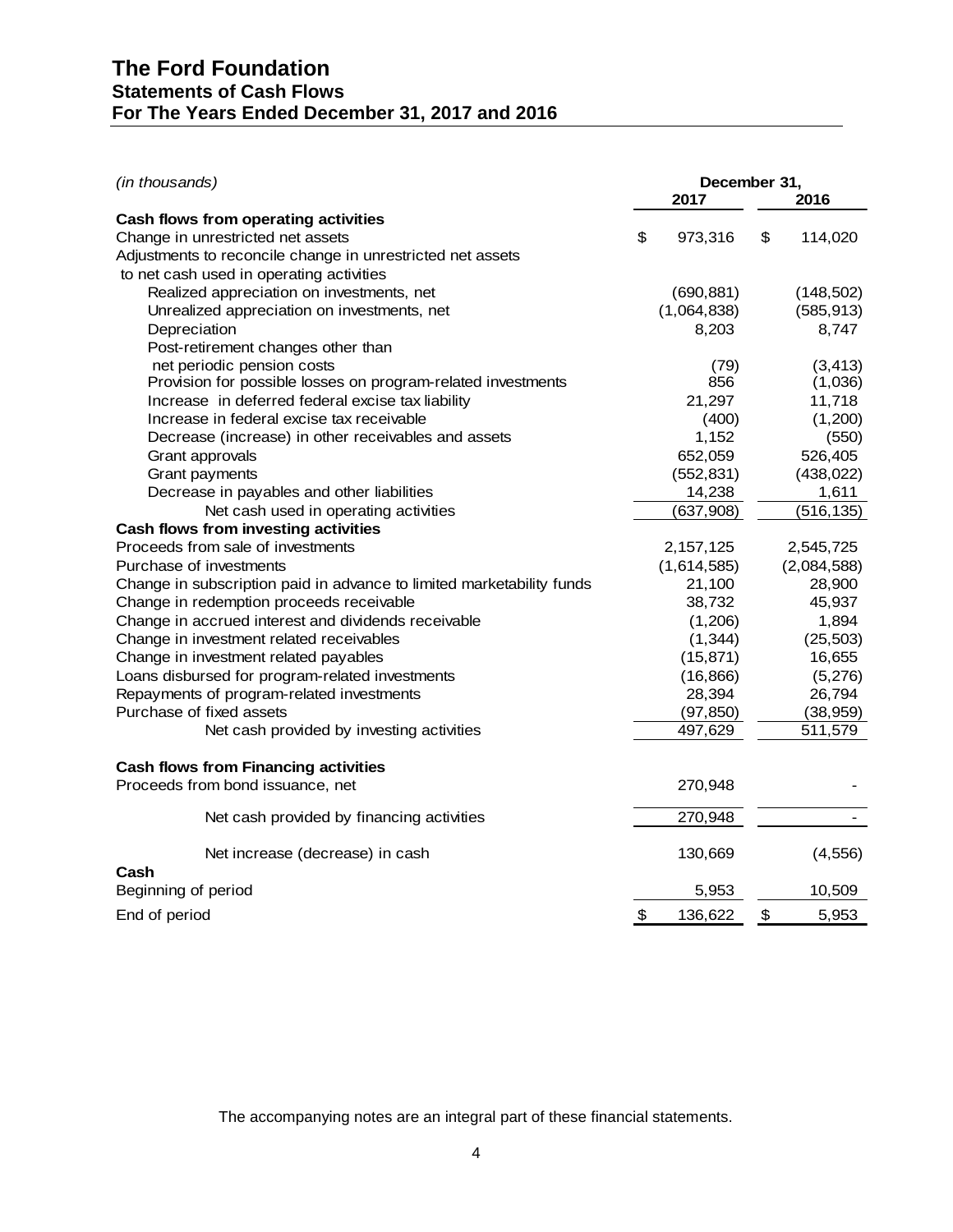# **1. Summary of Significant Accounting Policies**

The financial statements of The Ford Foundation ("the foundation") are prepared on the accrual basis in conformity with accounting principles generally accepted in the United States of America ("GAAP").

The significant accounting policies followed are set forth below:

# **Investments, at Fair Value**

The foundation makes investments by either directly purchasing various financial positions, or purchasing a portion of an investment fund's partnership capital or shares representing a net assets value ("NAV") investment. Directly owned positions are classified for financial reporting purposes as equities, fixed income or short-term investments. NAV investments in funds are classified for financial reporting as either commingled or limited marketability funds.

Equity investments are directly held securities, primarily publicly traded. Equities are generally valued based upon the final sale price as quoted on the primary exchange or at the bid price if the final sale price is not quoted. Private equities are valued using market transactions when available. If such transactions do not exist, private securities are valued as determined by the foundation. Fixed income investments are generally valued based upon quoted market or bid prices from brokers and dealers, which represent fair value. Short-term investments generally include cash and cash equivalents as well as credit or debt securities with maturities of less than one year. These credit or debt securities may include US government and agency obligations, repurchase agreements, commercial paper, and similar short-term securities. Short-term investments for which market prices are not available are valued at amortized cost, which approximates fair value.

Commingled funds are NAV investments in partnerships or investment companies where the foundation has significant transparency into the underlying positions in the commingled funds and that have no significant restrictions on redemption rights. For commingled funds the NAV is determined by either an exchange or the respective general partners or investment managers. The underlying positions, owned by the commingled funds, include such investments as exchange traded and over the counter securities. The foundation generally has the ability to redeem capital from commingled funds monthly or more frequently.

Limited marketability funds are NAV investments in private equity, venture capital, hedge funds, and other private investment entities. The foundation has significant transparency into the underlying positions of the private equity and venture capital funds. The foundation cannot independently assess the value of these underlying positions through a public exchange or over the counter market. The foundation generally has restricted redemption rights for limited marketability funds other than private equity, venture capital, and similar funds where distribution of proceeds is at the sole discretion of the general partner or investment manager.

The foundation follows the concept of the "practical expedient" under GAAP. The practical expedient is an acceptable method under GAAP to determine the fair value of certain NAV investments that (a) do not have a readily determinable fair value predicated upon a public market and (b) either have the attributes of an investment company or prepare their financial statements consistent with the measurement principles of an investment company under GAAP. As such, NAV investments are presented in the accompanying financial statements at fair value, as determined by the foundation. Such fair value generally represents the foundation's proportionate share of the net assets of the NAV investment as reported by the underlying investment managers or general partners. Accordingly, the fair value NAV investments is generally increased by additional contributions and the foundation's share of net earnings from the NAV investments and decreased by distributions and the foundation's share of net losses from the NAV investments.

The foundation believes that the carrying amount of its NAV investments is a reasonable estimate of fair value as of December 31, 2017 and December 31, 2016. Because these investments are not readily marketable, the estimated value is subject to uncertainty, therefore, results may differ from the value that would have been used had a ready market for these investments existed and such differences could be material.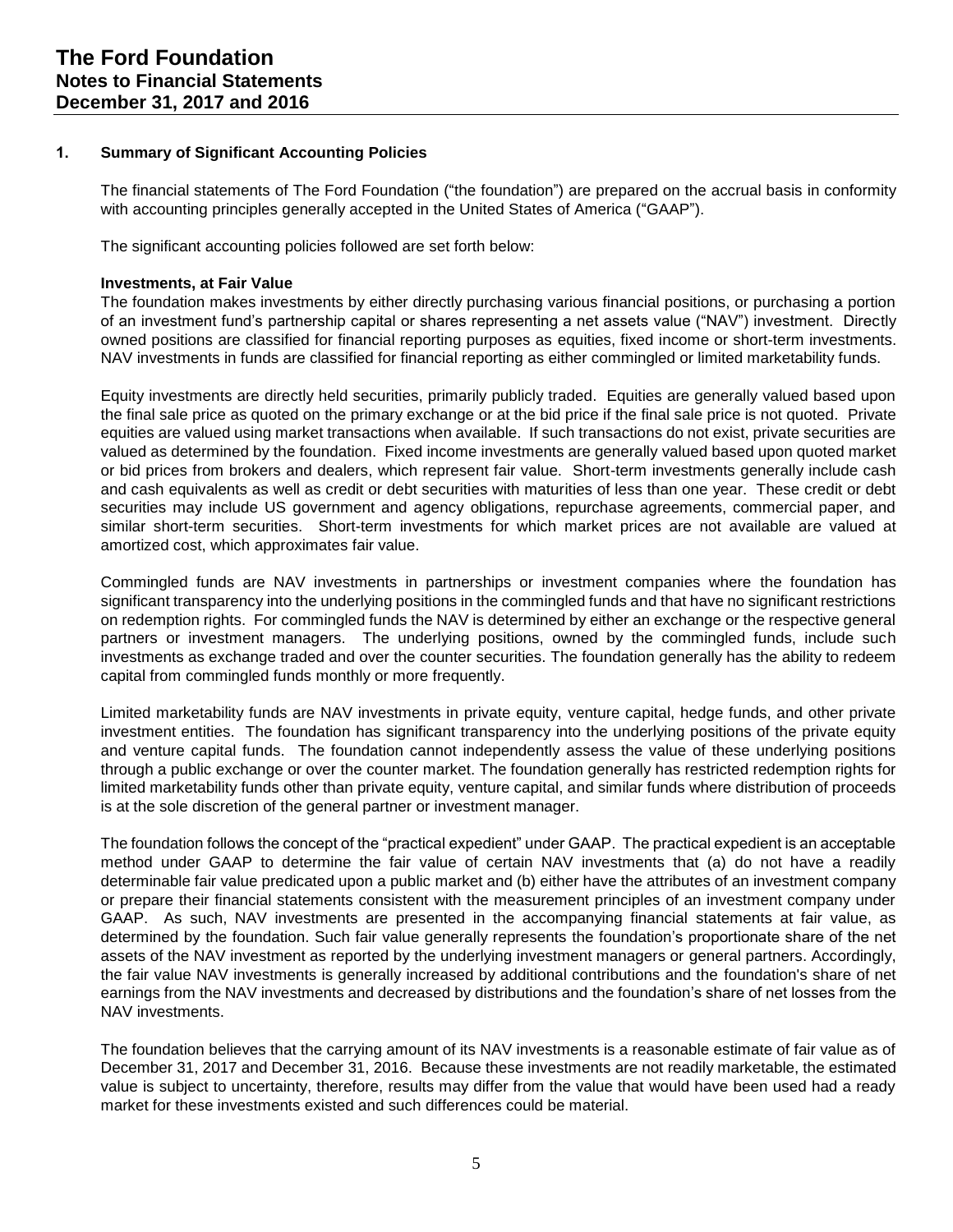#### **Investment Transactions and Income and Expenses**

For directly owned positions, transactions are recorded on a trade date basis. Realized and unrealized appreciation (depreciation) on investments is determined by comparison of specific costs of acquisition (identified lot basis) to proceeds at the time of disposal, or market values at the last day of the period, respectively, and includes the effects of currency translation with respect to transactions and holdings of foreign securities. Dividend income is recorded on ex-dividend date and interest income is recorded on an accrual basis. For unsettled sales or purchases as of the reporting period date, the sales proceeds or purchase price are recorded as investment related receivables or payables, respectively and are included on the Statements of Financial Position.

Purchases and sales of securities include "in-kind" distributions from underlying private equity funds for the years 2017 and 2016 were \$71.2 million and \$208.5 million, respectively. Realized gains on disposition of distributed securities for the years 2017 and 2016 totaling \$66.6 million and \$42.4 million respectively are reflected in the Statements of Activities.

For shares or partnership interests in securities or NAV investments, transactions are recorded on a trade date basis. For unsettled sales or purchases as of the reporting period date, the sales proceeds or purchase price are recorded as subscription paid in advance or redemption proceeds receivable, respectively and are included on the Statements of Financial Position. For NAV investments in which the foundation owns shares of an investment fund, realized and unrealized appreciation (depreciation) on investments is determined by comparison of specific costs of acquisition (identified lot basis) to proceeds at the time of disposal, or fair value at the last day of the period, respectively, and includes the effects of currency translation with respect to transactions and holdings of foreign currency denominated holdings. Dividends and interest are recognized as allocated by the investment manager. The amount of realized and unrealized appreciation (depreciation) associated with these investments is reflected in the accompanying Statements of Activities.

For NAV investments in which the foundation owns a portion of an investment fund's partnership capital, unrealized appreciation (depreciation) is determined by comparison of cost of acquisition of the partnership interests to fair value at the last day of the period, and includes the effects of currency translation with respect to transactions and holdings of foreign currency denominated investments. Realized appreciation (depreciation) on redemption of partnership interests is determined as allocated by the general partners of the respective partnership, or by comparison of specific costs of acquisition to proceeds at the time of disposal if an allocation is not indicated by the general partners of the respective partnership. Dividends and interest are recognized as allocated by the general partners. The amount of realized and unrealized appreciation (depreciation) associated with these investments is reflected in the accompanying Statements of Activities.

#### *Fair Value Measurements*

In accordance with GAAP, the foundation discloses its assets and liabilities, recorded at fair value into the "fair value hierarchy." GAAP defines fair value as the price that would be received to sell an asset or paid to transfer a liability in an orderly transaction between market participants at the measurement date. GAAP also established a fair value hierarchy that prioritizes the inputs to valuation techniques used to measure fair value. The fair value hierarchy gives the highest priority to unadjusted quoted prices in active markets for identical assets (Level 1 measurements) and the lowest priority to unobservable inputs (Level 3 measurements). The three levels of the fair value hierarchy are as follows:

- Level 1: Inputs that reflect unadjusted quoted prices in active markets for identical assets or liabilities that the foundation has the ability to access at the measurement date.
- Level 2: Inputs other than quoted prices which are observable for the asset or liability either directly or indirectly, including inputs in markets that are not considered to be active.

Level 3: Inputs that are unobservable.

Inputs are used in applying the various valuation techniques and refer to the assumptions that market participant use to make valuation decisions. Inputs may include price information, credit data, liquidity statistics and other factors. A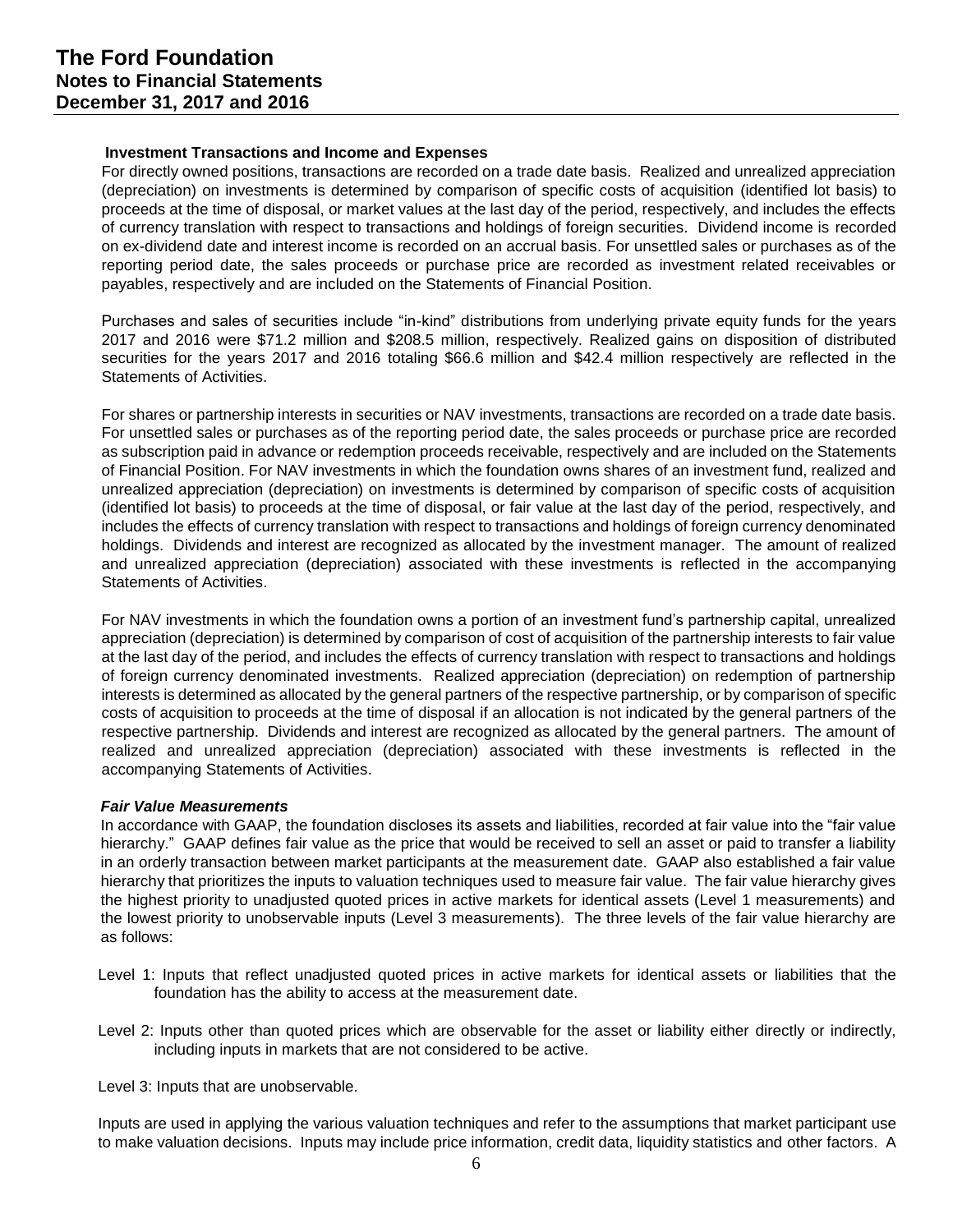financial instrument's level within the fair value hierarchy is based on the lowest level of any input that is significant to the fair value measurement. The foundation considers observable data to be market data which is readily available and reliable and provided by independent sources. The categorization of a financial instrument within the fair value hierarchy is therefore based upon the pricing transparency of the instrument and does not necessarily correspond to the foundation's perceived risk of that instrument.

Investments whose values are based on quoted market prices in active markets are classified as Level 1 and generally include cash equivalents and exchange traded investment instruments. The foundation does not adjust the quoted price for such instruments, even in situations where the foundation holds a large position and a sale of all its holdings could reasonably impact the quoted price.

Investments that trade in markets that are not considered to be active under the accounting definition, but are valued based on quoted market prices, dealer quotations, or alternative pricing sources supported by observable inputs are classified as Level 2. Such inputs may include model based valuation techniques. These investments include certain US government and sovereign obligations, government agency obligations, asset backed securities, derivatives, and other investment with observable pricing inputs.

Investments classified as Level 3 have significant unobservable inputs, as they trade infrequently or not at all. The inputs into the determination of fair value are based upon the best information in the circumstance and may require significant management judgment. Investments classified as Level 3 generally include securities for which no active market or dealer quote exists.

Investments for which the fair value is determined using the "practical expedient" are presented separately in the valuation hierarchy table.

#### *Derivative Instruments*

The foundation records all derivative instruments and hedging activities at fair value. The fair value adjustment is recorded directly to the invested asset and recognized as unrealized appreciation (depreciation) in the accompanying Statements of Activities.

The foundation utilizes a variety of derivative instruments and contracts including futures, forwards, swaps, and options for trading and hedging purposes with each instrument's primary risk exposure being interest rate, credit, foreign exchange, commodity, or equity risk, as well a combination of secondary risk factors. Such contracts involve, to varying degrees, risks of loss from the possible inability of counterparties to meet the terms of their contracts.

The foundation enters into forward foreign currency contracts whereby it agrees to exchange one currency for another on an agreed-upon date at an agreed-upon exchange rate to minimize the exposure of certain of its investments to adverse fluctuations in currency markets.

The foundation enters into futures contracts whereby it is obligated to deliver or receive (although the contracts are generally settled in cash) various US government debt instruments at a specified future date. The foundation engages in futures to increase or decrease its exposure to interest rate movements and spreads.

The foundation enters into interest rate forwards, contracts, and swaps whereby it is obligated to either pay or receive a fixed interest rate on a specified notional amount and receive or pay a floating interest rate on the same notional amount. The floating rate is generally calculated as a spread amount added to or subtracted from a specified London Inter-Bank Offering Rate (LIBOR) indexed interest rate. The foundation enters into such contracts to manage its interest rate exposure and to profit from potential movements in interest rate spreads. The market value and unrealized gains or losses on interest rate swaps are affected by actual movements of and market expectations of changes in current market interest rates.

The foundation enters into credit default swaps to simulate long and short credit positions that are either unavailable or considered to be less attractively priced in the bond market. The foundation uses these swaps to reduce risk where it has exposure to the issuer, or to take an active long or short position with respect to the likelihood of an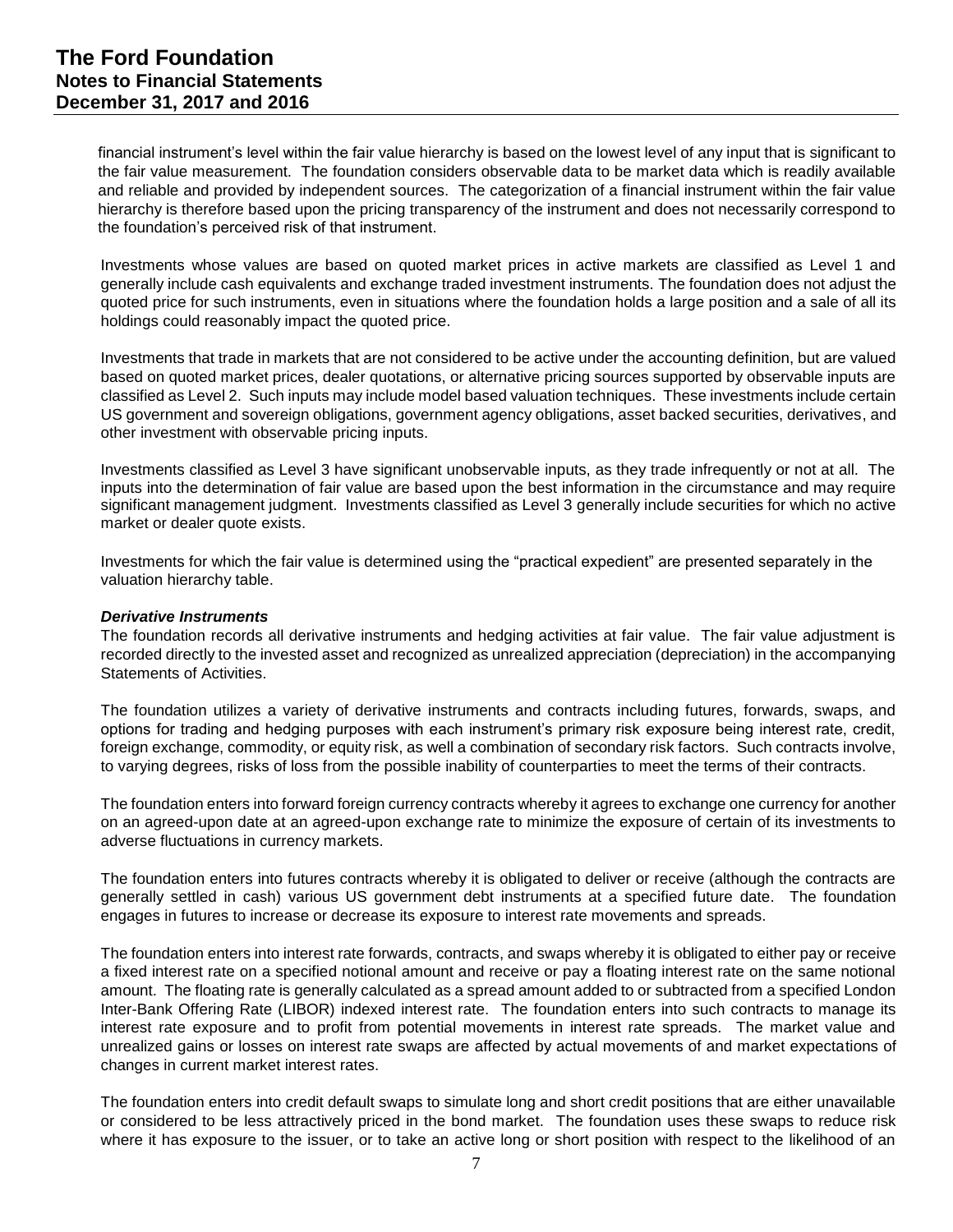event of default. The reference obligation of the swap can be a single issuer, a "basket" of issuers, or an index. The underlying referenced assets can include corporate debt, sovereign debt and asset backed securities.

The buyer of a credit default swap is generally considered to be "receiving protection" in the event of an adverse credit event affecting the underlying reference obligation, and the seller of a credit default swap is generally considered to be "providing protection" in the event of such credit event. The buyer is generally obligated to pay the seller a periodic stream of payments over the term of the contract in return for a contingent payment upon the occurrence of a credit event with respect to an underlying reference obligation. Generally, a credit event for corporate or sovereign reference obligations means bankruptcy, failure to pay, obligation acceleration, repudiation/moratorium or restructuring. For credit default swaps on asset-backed securities, a credit event may be triggered by events such as failure to pay principal, maturity extension, rating downgrade or write-down. If a credit event occurs, the seller typically must pay the contingent payment to the buyer, which is typically the par value (full notional value) of the reference obligation, though the actual payment may be mitigated by terms of the International Swaps and Derivative Agreement (ISDA), allowing for netting arrangements and collateral. The contingent payment may be a cash settlement or a physical delivery of the reference obligation in return for payment of the face amount of the obligation. If the foundation is a buyer and no credit event occurs, the foundation may lose its investment and recover nothing. However, if a credit event occurs, the buyer typically receives full notional value for a reference obligation that may have little or no value. As a seller, the foundation receives a fixed rate of income throughout the term of the contract, provided that no credit event occurs. If a credit event occurs, the seller may pay the buyer the full notional value of the reference obligation.

Credit default swaps are carried at their estimated fair value, as determined in good faith by the foundation. In determining fair value, the foundation considers the value provided by the counterparty as well as the use of a proprietary model. In addition to credit quality, a variety of factors are monitored including cash flow assumptions, market activity, market sentiment and valuation as part of its ongoing process of assessing payment and performance risk. As payment and performance risk increases, the value of a credit default swap increases. Conversely, as payment and performance risk decreases, unrealized appreciation is recognized for short positions and unrealized depreciation is recognized for long positions. Any current or future declines in the fair value of the swap may be partially offset by upfront payments received by the foundation as a seller of protection if applicable.

Credit default swaps may involve greater risks than if the foundation had invested in the reference obligation directly. In addition to general market risks, credit default swaps are subject to liquidity risk and counterparty credit risk. The foundation enters into credit default swaps with counterparties meeting management's defined criteria for financial strength. The list of approved counterparties is reviewed periodically by management and a potential counterparty is removed if it no longer meets the foundation's criteria.

The foundation enters into resale agreements in which the foundation purchases financial instruments from a seller in exchange for cash, and simultaneously enters into an agreement to resell the same or substantially the same financial instruments to the seller at a stated price plus accrued interest at a future date. Even though resale agreements involve the legal transfer of ownership of financial instruments, they are accounted for as collateralized financing transactions as opposed to purchases because they require the financial instruments to be resold at the maturity of the agreement. They are recorded at their contracted resell amounts.

The foundation receives financial instruments, typically U.S. government securities, purchased under resale agreements and monitors the market value of these financial instruments on a daily basis. The foundation obtains additional collateral due to changes in the market value of the financial instruments, as appropriate.

#### *Cash*

Cash consists of cash on hand and held in bank and money market accounts. At times, such deposits may be in excess of federally insured amounts.

#### *Program-Related Investments*

The foundation invests in projects that advance philanthropic purposes. These program-related investments are generally loans outstanding for up to 10 years bearing interest at 1%. These loans are treated as qualifying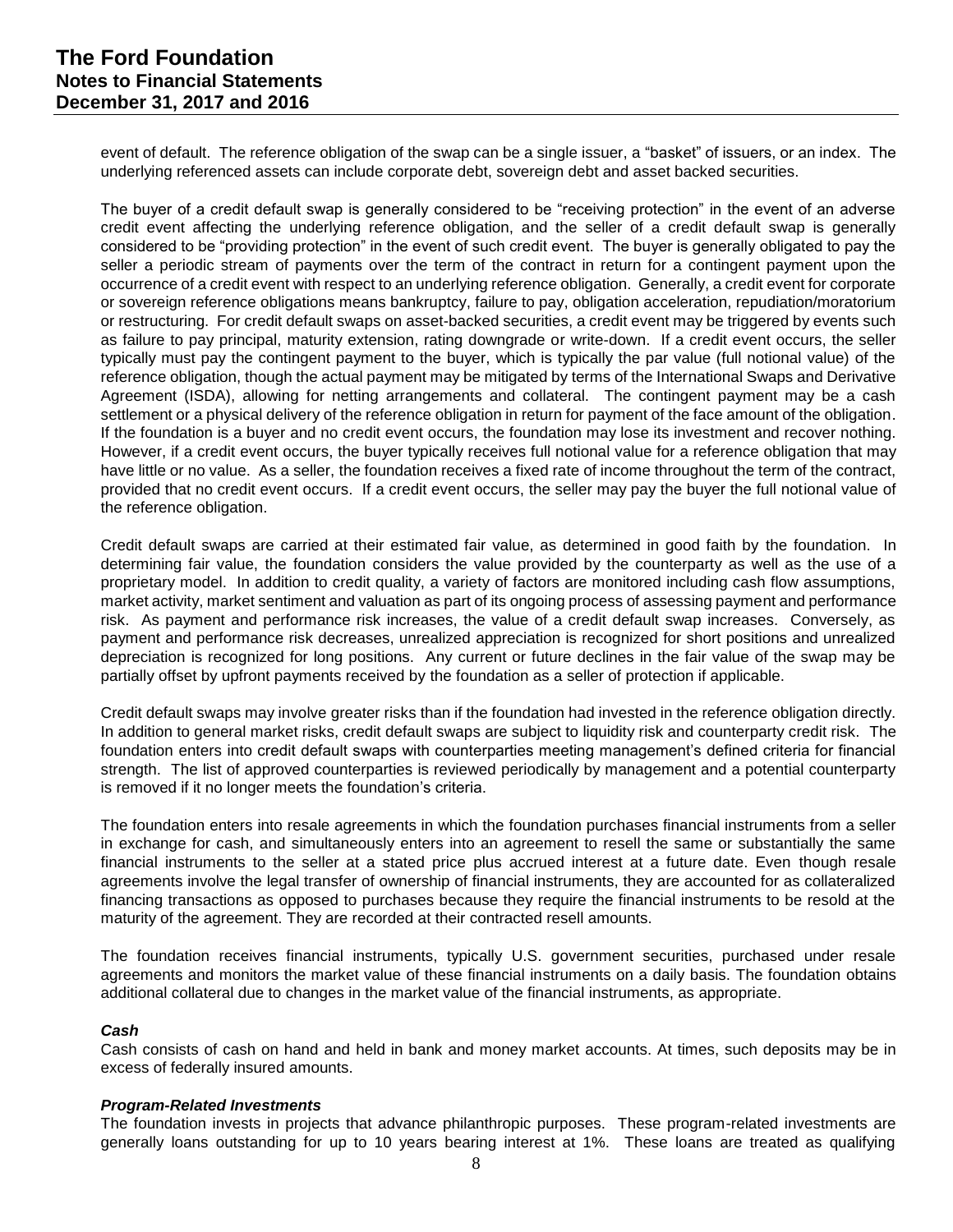distributions for tax reporting purposes. Loans are monitored to determine net realizable value based on an evaluation of recoverability that utilizes experience and may reflect periodic adjustments to terms as deemed appropriate. Program related investments are recorded when disbursed.

#### *Mission Related Investments*

The foundation makes certain investments to further its charitable purpose. Those investments include loans, equities, real assets, investment in private equity and venture capital funds, and other investments. Investments are made with an objective of achieving a social impact or otherwise advancing the foundation's charitable purpose, and may not have the highest interest rates, highest return targets, and highest liquidity available in the investment market. Mission Related Investments are included with investments in the Statements of Financial Position, Statements of Activities, and Statements of Cash Flows and accompanying notes. As of December 31, 2017, the fair value of Mission Related investments, as included within the Statements of Financial Position was \$15.5 million. As of December 31, 2016, the foundation had no Mission Related Investments.

# *Fixed Assets*

Land, buildings, furniture, equipment and leasehold improvements owned by the foundation are recorded at cost. Depreciation is charged using the straight-line method based on estimated useful lives of the particular assets generally estimated as follows: buildings, principally 50 years, furniture and equipment 5 to 8 years, and leasehold improvements over the lesser of the term of the lease or the life of the asset.

# *Expenditures and Appropriations*

Committed grant expenditures are considered incurred at the time of approval provided the grant has no specified conditions to be met in a future period. Note 5 provides additional details about the liability for the unpaid grants. For conditional grants, the grant expenditure and liability are recognized and recorded in the accounting period when the foundation determines that the specified conditions are met. Uncommitted appropriations that have been approved by the Board of Trustees are included in appropriated unrestricted net assets.

#### *Taxes*

The foundation qualifies as a tax-exempt organization under Section 501(c)(3) of the Internal Revenue Code (IRS) and, accordingly, is not subject to federal income taxes. However, the foundation is subject to federal excise tax and unrelated business income tax because it is a private foundation in accordance with IRS regulations. The foundation accrues an expense for federal excise taxes payable.

The foundation accounts for uncertain tax positions when it is more likely than not that such an asset or a liability will be realized. As of December 31, 2017 and December 31, 2016, management believes there were no uncertain tax positions.

#### *Risks and Uncertainties*

The foundation uses estimates in preparing the financial statements which require management to make estimates and assumptions. These estimates affect the reported amounts of assets and liabilities at the date of the Statements of Financial Position and the reported amounts of income and expenditures during the reporting period. Actual results may differ from these estimates and such differences could be material. The most significant estimates and assumptions relate to the valuation of investments, allowances for possible losses on program-related investments and assumptions used for employee benefit plans.

#### *Measure of Operations*

The foundation includes in its measure of operations (operating income over expenditures) all income that is an integral part of its programs and supporting activities. Non-operating activities include the gains and prior service costs and credits which arose during the period, but are not recognized as components of net periodic pension cost.

#### *Related Party Transactions*

For the years ended December 31, 2017 and 2016, the foundation approved grants totaling \$27.8 million and \$9.5 million, respectively to other not-for-profit organizations, whereby certain trustees jointly serve on the board of trustees of the foundation and these other organizations.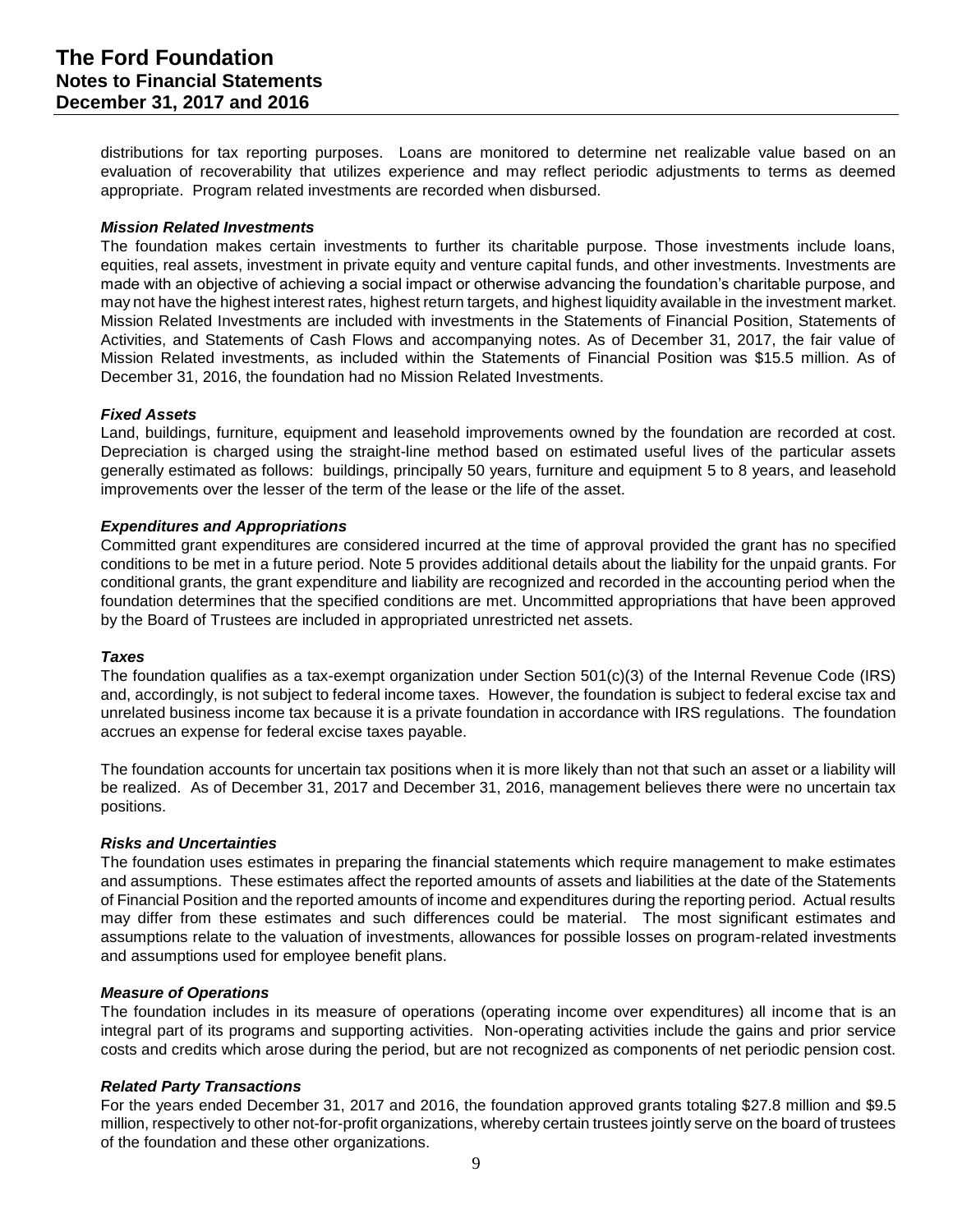# **2. Investments**

Investments held consisted of the following as of:

|                                           |                   | <b>Year Ended</b> |             | <b>Year Ended</b> |                 |
|-------------------------------------------|-------------------|-------------------|-------------|-------------------|-----------------|
|                                           | December 31, 2017 |                   |             | December 31, 2016 |                 |
| (in thousands)                            | <b>Fair Value</b> |                   | <b>Cost</b> | <b>Fair Value</b> | <b>Cost</b>     |
| Short term                                | \$<br>164,024     | \$                | 164,106     | \$<br>348,268     | \$<br>348,231   |
| Equities                                  | 186,325           |                   | 90,077      | 200,030           | 106,409         |
| Fixed income                              |                   |                   |             |                   |                 |
| US government debt                        | 775,743           |                   | 782,103     | 582,679           | 583,678         |
| Asset backed                              | 93,875            |                   | 94,371      | 107,097           | 95,135          |
| <b>Corporate Bonds</b>                    | 76,169            |                   | 76,396      | 2,728             | 2,724           |
| Commingled funds                          |                   |                   |             |                   |                 |
| Equity related                            | 549,201           |                   | 416,078     | 521,556           | 529,244         |
| Natural resources related                 | 114,957           |                   | 110,031     | 117,482           | 108,543         |
| Limited marketability funds               |                   |                   |             |                   |                 |
| Credit                                    | 36,234            |                   | 129,929     | 42,635            | 132,521         |
| Global equity                             | 7,068,226         |                   | 4, 153, 104 | 6,416,107         | 4,287,948       |
| Natural resources                         | 871,873           |                   | 994,849     | 748,086           | 888,772         |
| Real assets                               | 230,319           |                   | 165,179     | 181,891           | 130,007         |
| Private equity                            | 1,004,943         |                   | 1,052,265   | 974,859           | 990,159         |
| Venture capital                           | 1,900,325         |                   | 1,560,855   | 1,635,182         | 1,437,578       |
| Investments, at fair value                | 13,072,214        |                   | 9,789,343   | 11,878,600        | 9,640,949       |
| Subscription paid in advance to           |                   |                   |             |                   |                 |
| limited marketability funds               |                   |                   |             | 21,100            | 21,100          |
| Redemption proceeds receivable            | 165,086           |                   | 165,086     | 203,824           | 203,824         |
| Accrued interest and dividends receivable | 3,653             |                   | 3,653       | 2,448             | 2,448           |
|                                           | 13,240,953        |                   | 9,958,082   | 12, 105, 972      | 9,868,321       |
| Investment related receivables            | 29,395            |                   | 29,397      | 28,053            | 28,053          |
| Investment related payables               | (2,957)           |                   | (2,957)     | (18, 828)         | (18, 828)       |
| Derivative liabilites                     | (36)              |                   | (48)        | (19,609)          |                 |
| Total investment related assets           |                   |                   |             |                   |                 |
| and liabilities, net                      | 13,267,355<br>\$  | \$                | 9,984,474   | \$<br>12,095,588  | \$<br>9,877,546 |

As of December 31, 2017, Short Term Investments consisted of cash and cash equivalents of \$81.3 million, resale agreements of \$62.1 million, and maturing US Treasury notes of \$20.6 million.

As of December 31, 2016, Short Term Investments consisted of cash and cash equivalents of \$115.6 million, maturing agency notes of \$38.0 million, and maturing US Treasury notes of \$194.7 million.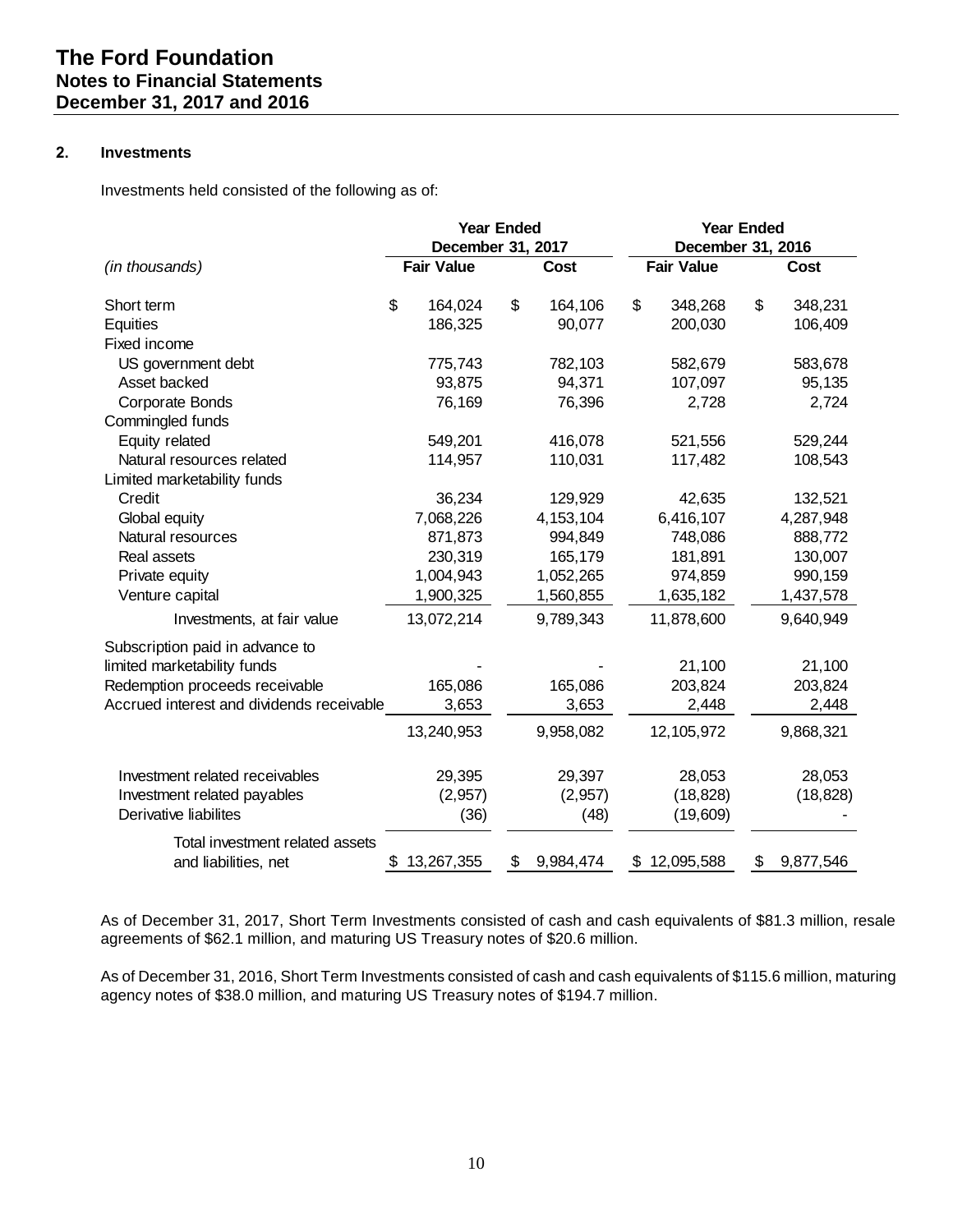The classification of investments by level within the valuation hierarchy as of December 31, 2017 is as follows:

|                                           | Quoted<br><b>Prices</b> | <b>Significant</b><br><b>Observable</b><br><b>Inputs</b> | <b>Significant</b><br>Unobservable<br><b>Inputs</b> | <b>Investments</b><br>at NAV<br>(Practical |               |
|-------------------------------------------|-------------------------|----------------------------------------------------------|-----------------------------------------------------|--------------------------------------------|---------------|
| (in thousands)                            | (Level 1)               | (Level 2)                                                | (Level 3)                                           | <b>Expedient)</b>                          | <b>Total</b>  |
| Short term                                | \$81,349                | \$<br>82,675                                             | \$                                                  | \$                                         | \$<br>164,024 |
| Equities                                  | 186,199                 |                                                          | 126                                                 |                                            | 186,325       |
| Fixed income                              |                         |                                                          |                                                     |                                            |               |
| US government debt                        |                         | 775,743                                                  |                                                     |                                            | 775,743       |
| Asset backed                              |                         | 91,773                                                   | 2,102                                               |                                            | 93,875        |
| Corporate bonds                           |                         | 76,169                                                   |                                                     |                                            | 76,169        |
| Commingled funds                          |                         |                                                          |                                                     |                                            |               |
| Equity related                            |                         |                                                          |                                                     | 549,201                                    | 549,201       |
| Natural resources related                 |                         |                                                          |                                                     | 114,957                                    | 114,957       |
| Limited marketability funds               |                         |                                                          |                                                     |                                            |               |
| Credit                                    |                         |                                                          |                                                     | 36,234                                     | 36,234        |
| Global equity                             |                         |                                                          |                                                     | 7,068,226                                  | 7,068,226     |
| Natural resources                         |                         |                                                          |                                                     | 871,873                                    | 871,873       |
| <b>Real assets</b>                        |                         |                                                          |                                                     | 230,319                                    | 230,319       |
| Private equity                            |                         |                                                          |                                                     | 1,004,943                                  | 1,004,943     |
| Venture capital                           |                         |                                                          |                                                     | 1,900,325                                  | 1,900,325     |
| Investments, at fair value                | \$267,548               | \$1,026,360                                              | \$<br>2,228                                         | \$11,776,078                               | \$13,072,214  |
| Subscription paid in advance to           |                         |                                                          |                                                     |                                            |               |
| limited marketability funds               |                         |                                                          |                                                     |                                            |               |
| Redemption proceeds receivable            |                         |                                                          |                                                     |                                            | 165,086       |
| Accrued interest and dividends receivable |                         |                                                          |                                                     |                                            | 3,653         |
|                                           |                         |                                                          |                                                     |                                            | \$13,240,953  |
| Derivative liabilities                    | \$                      | \$<br>(36)                                               | \$                                                  | \$                                         | \$<br>(36)    |
| Total investment related                  |                         |                                                          |                                                     |                                            |               |
| liabilities, at fair value                | \$                      | \$<br>(36)                                               | \$                                                  | \$                                         | \$<br>(36)    |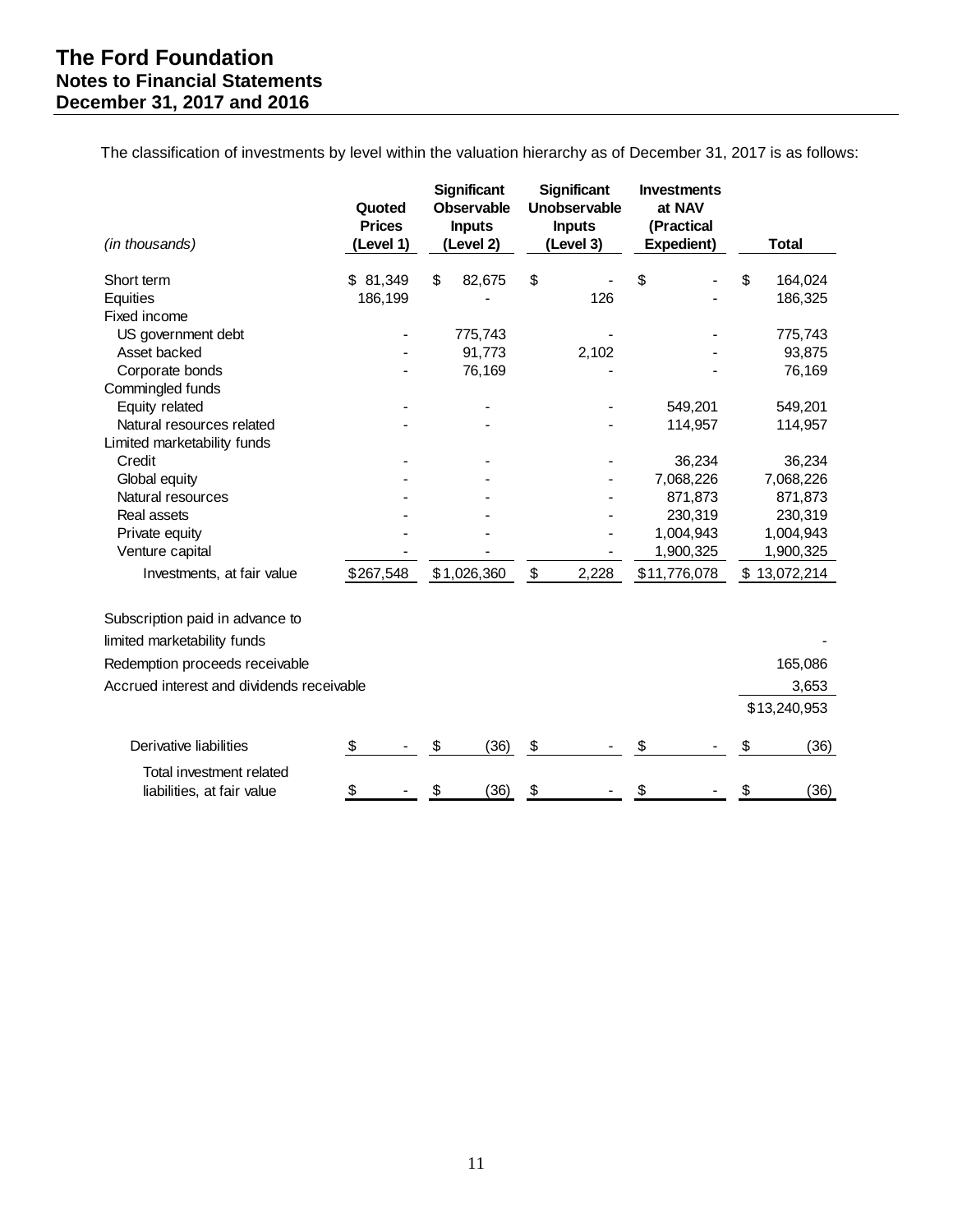The classification of investments by level within the valuation hierarchy as of December 31, 2016 was as follows:

| (in thousands)                            | Quoted<br><b>Prices</b><br>(Level 1) | <b>Significant</b><br><b>Observable</b><br><b>Inputs</b><br>(Level 2) | <b>Significant</b><br>Unobservable<br><b>Inputs</b><br>(Level 3) | <b>Expedient)</b> | <b>Investments</b><br>at NAV<br>(Practical | <b>Total</b>     |
|-------------------------------------------|--------------------------------------|-----------------------------------------------------------------------|------------------------------------------------------------------|-------------------|--------------------------------------------|------------------|
| Short term                                | \$<br>115,573                        | \$<br>232,695                                                         | \$                                                               | \$                |                                            | \$<br>348,268    |
| Equities                                  | 197,087                              | 1,742                                                                 | 1,201                                                            |                   |                                            | 200,030          |
| Fixed income                              |                                      |                                                                       |                                                                  |                   |                                            |                  |
| US government debt                        |                                      | 582,679                                                               |                                                                  |                   |                                            | 582,679          |
| Asset backed                              |                                      | 107,097                                                               |                                                                  |                   |                                            | 107,097          |
| <b>Corporate Bonds</b>                    |                                      | 2,728                                                                 |                                                                  |                   |                                            | 2,728            |
| Commingled funds                          |                                      |                                                                       |                                                                  |                   |                                            |                  |
| Equity related                            |                                      |                                                                       |                                                                  |                   | 521,556                                    | 521,556          |
| Natural Resources related                 |                                      |                                                                       |                                                                  |                   | 117,482                                    | 117,482          |
| Limited marketability funds               |                                      |                                                                       |                                                                  |                   |                                            |                  |
| Credit                                    |                                      |                                                                       |                                                                  |                   | 42,635                                     | 42,635           |
| Global equity                             |                                      |                                                                       |                                                                  |                   | 6,416,107                                  | 6,416,107        |
| <b>Natural Resources</b>                  |                                      |                                                                       |                                                                  |                   | 748,086                                    | 748,086          |
| Real assets                               |                                      |                                                                       |                                                                  |                   | 181,891                                    | 181,891          |
| Private equity                            |                                      |                                                                       |                                                                  |                   | 974,859                                    | 974,859          |
| Venture capital                           |                                      |                                                                       |                                                                  |                   | 1,635,182                                  | 1,635,182        |
| Investments, at fair value                | \$<br>312,660                        | \$<br>926,941                                                         | \$<br>1,201                                                      | \$                | 10,637,798                                 | \$<br>11,878,600 |
| Subscription paid in advance to           |                                      |                                                                       |                                                                  |                   |                                            |                  |
| limited marketability funds               |                                      |                                                                       |                                                                  |                   |                                            | 21,100           |
| Redemption proceeds receivable            |                                      |                                                                       |                                                                  |                   |                                            | 203,824          |
| Accrued interest and dividends receivable |                                      |                                                                       |                                                                  |                   |                                            | 2,448            |
|                                           |                                      |                                                                       |                                                                  |                   |                                            | \$<br>12,105,972 |
| Derivative Liabilities                    | \$                                   | \$<br>(19,609)                                                        | \$                                                               | \$                |                                            | \$<br>(19,609)   |

The following table summarizes Level 3 activity as of December 31, 2017 and 2016.

Fair Value Measurements Using Level 3 Inputs:

| (in thousands)           | <b>Balances at</b><br>December 31.<br>2016 |      | <b>Purchases</b><br>and Other<br><b>Acquisitions</b> |              | <b>Net Transfers</b><br>in/(out) of<br>Level 3 |                          | Sales and<br>Other<br><b>Dispositions</b> |                                   | <b>Net Realized</b><br>Appreciation |       | <b>Net</b><br><b>Unrealized</b><br>Appreciation |                  | <b>Balances at</b><br>December 31.<br>2017 |              |
|--------------------------|--------------------------------------------|------|------------------------------------------------------|--------------|------------------------------------------------|--------------------------|-------------------------------------------|-----------------------------------|-------------------------------------|-------|-------------------------------------------------|------------------|--------------------------------------------|--------------|
| Equities<br>Asset Backed |                                            | .201 |                                                      | 215<br>5,100 |                                                | $\overline{a}$<br>-      |                                           | (215)<br>$\overline{\phantom{a}}$ |                                     | (424) |                                                 | (650)<br>(2,998) |                                            | 126<br>2,102 |
|                          |                                            | .201 |                                                      | 5.315        |                                                | $\overline{\phantom{0}}$ |                                           | (215)                             |                                     | (424) |                                                 | (3,648)          |                                            | 2.228        |

| (in thousands) | <b>Balances at</b><br>December 31,<br>2015 |      | <b>Purchases</b><br>and Other<br><b>Acquisitions</b> | <b>Net Transfers</b><br>in/(out) of<br>Level 3 | <b>Sales and</b><br>Other<br><b>Dispositions</b> |         | <b>Net Realized</b><br><b>Appreciation</b> |     | <b>Net</b><br><b>Unrealized</b><br>Appreciation |       | <b>Balances at</b><br>December 31,<br>2016 |       |
|----------------|--------------------------------------------|------|------------------------------------------------------|------------------------------------------------|--------------------------------------------------|---------|--------------------------------------------|-----|-------------------------------------------------|-------|--------------------------------------------|-------|
| Equities       | .837                                       | - \$ | .255                                                 | \$<br>۰                                        | \$.                                              | (1,689) |                                            | 368 |                                                 | (570) | S                                          | 1,201 |
|                | .837                                       |      | .255                                                 | ۰                                              | - 30                                             | (1,689) |                                            | 368 |                                                 | (570) |                                            | 1,201 |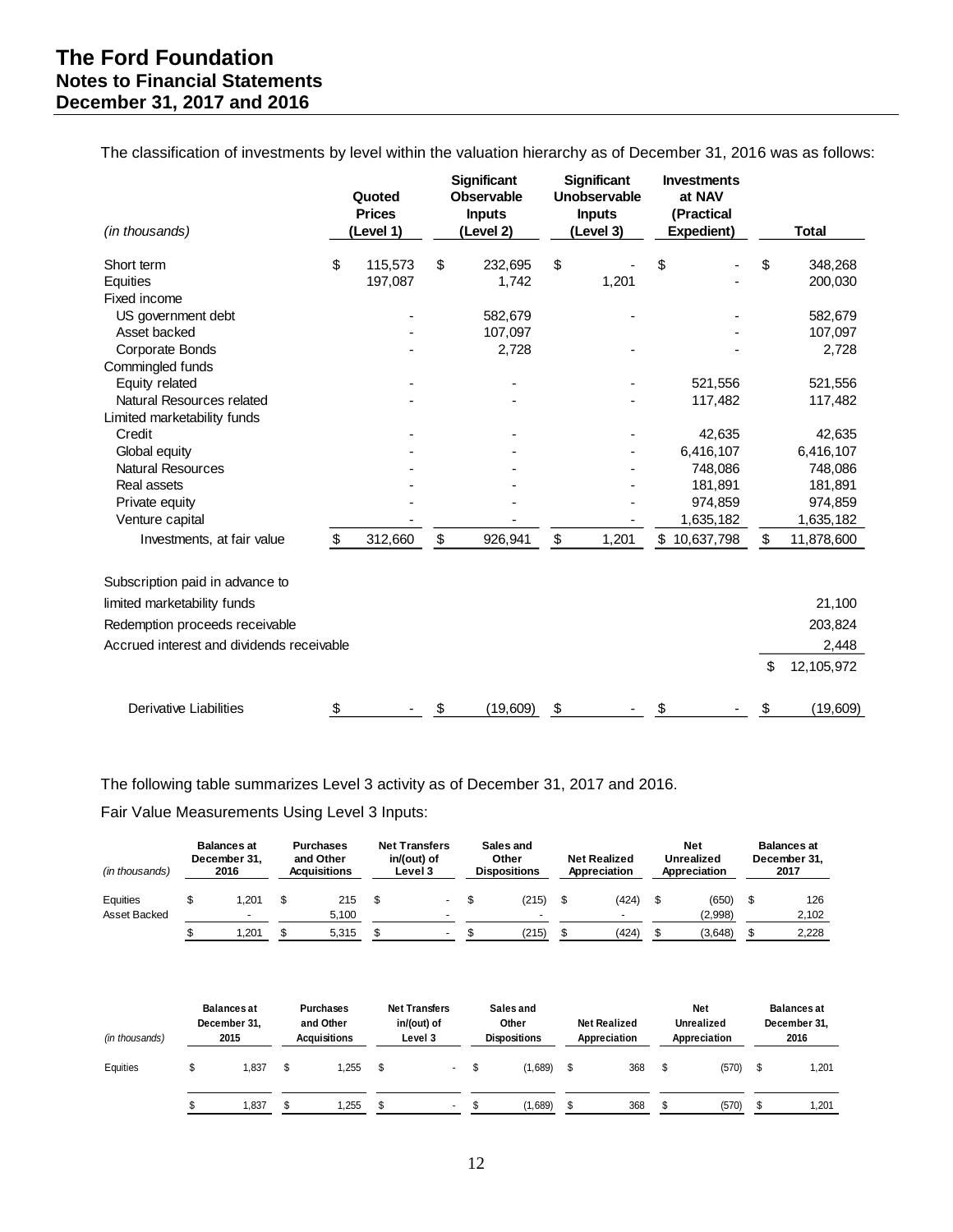All net realized and unrealized appreciation (depreciation) in the table above is reflected in the accompanying financial statements.

The foundation's policy is to recognize transfers between Levels 1, 2, or 3 as if they occurred as of the beginning of the reporting period.

For the years ended December 31, 2017 and December 31, 2016, there were no significant transfers between Levels 1, 2 and 3.

Based on the information made available to the foundation, there are no concentrations in any underlying individual security or issuer in amounts greater than 5% of the foundation's unrestricted net assets as of December 31, 2017 and December 31, 2016.

The following table lists investments in investment funds (or similar entities) as of December 31, 2017 that have been valued using the NAV as a practical expedient, classified by major investment category:

| Category<br>of Investment <sup>1</sup>                  | Investment<br><b>Strategy and</b><br>Structure <sup>1</sup>                                                                              | Number of<br>Investments <sup>2</sup><br>Fair Value <sup>3</sup><br>(in thousands)<br><b>Unfunded</b><br>Redemption<br><b>Commitments</b><br>Remaining<br>Redemption<br><b>Restrictions</b><br>Life <sup>1</sup><br>Terms <sup>1</sup><br>and Terms <sup>1</sup><br>(in thousands) |                             |                                                                                                                                                                                                                                                                                                   |                                                                                                                                                 |                                                                                                                                                                                   |                                                     | Redemption<br><b>Restrictions</b><br>and Terms in<br>Place at<br>Year End <sup>1</sup>                            |                         |
|---------------------------------------------------------|------------------------------------------------------------------------------------------------------------------------------------------|------------------------------------------------------------------------------------------------------------------------------------------------------------------------------------------------------------------------------------------------------------------------------------|-----------------------------|---------------------------------------------------------------------------------------------------------------------------------------------------------------------------------------------------------------------------------------------------------------------------------------------------|-------------------------------------------------------------------------------------------------------------------------------------------------|-----------------------------------------------------------------------------------------------------------------------------------------------------------------------------------|-----------------------------------------------------|-------------------------------------------------------------------------------------------------------------------|-------------------------|
| (Private Equity<br>and Venture<br>Capital) <sup>4</sup> | Investments in<br>the equity and<br>credit of primarily<br>private companies<br>through private<br>partnerships and<br>holding companies | \$<br>\$                                                                                                                                                                                                                                                                           | 210<br>2,905,268<br>815.042 | Generally up to<br>15 years but<br>dependent upon<br>investment<br>circumstances.                                                                                                                                                                                                                 | Redemption not<br>permitted during<br>the life of the<br>fund.<br>Distributions may<br>be made at the<br>discretion of the<br>general partners. | Not applicable - no<br>redemption ability.                                                                                                                                        |                                                     | Not applicable - no redemption rights                                                                             |                         |
|                                                         | Investments in<br>hedge funds,<br>global equity,<br>credit, real assets,<br>natural resources.                                           | \$                                                                                                                                                                                                                                                                                 | 117<br>8,206,651            |                                                                                                                                                                                                                                                                                                   | Ranges between<br>monthly<br>redemption with<br>5 days notice, to<br>rolling 5-years<br>redemption with<br>180 days notice.<br>Certain funds    | Initial Lockups:<br>1 year or less:<br>1-2 years:<br>Over 2 years:<br>No redemption rights:<br>Redemption Frequency:<br>Monthly:<br>Quarterly:<br>1 year or less:<br>Over 1 Year: | 47%<br>15%<br>19%<br>19%<br>9%<br>34%<br>28%<br>10% | Current Redemption Ability:<br>6 months or less:<br>6 months to 1 year:<br>Over 1 years:<br>No redemption rights: | 57%<br>9%<br>15%<br>19% |
| (Alternative<br>Investment<br>Funds) <sup>5</sup>       | and other<br>investments through<br>private partnerships<br>and holding companies                                                        | \$                                                                                                                                                                                                                                                                                 | 1,051,024                   | Open Ended                                                                                                                                                                                                                                                                                        | have no<br>redemption rights<br>until dissolution<br>of the funds.                                                                              | No redemption rights:<br>Redemption gates: Up to 50%<br>Early Redemption Fees: up to 10%                                                                                          | 19%                                                 | Total side pockets or restricted assets<br>across the funds are less than 5% of the<br>total investment amount.   |                         |
| Commingled<br>Funds <sup>6</sup>                        | Investment in<br>global equity,<br>real assets, natural,<br>resources, and other<br>investments through<br>commingled fund<br>structures | \$<br>\$                                                                                                                                                                                                                                                                           | 3<br>664,158                | Subject to the ability to<br>withdraw capital from the<br>underlying funds. This is<br>Daily to monthly<br>dependent upon the liquidity<br>of the underlying assets and<br>redemption with<br>Open Ended<br>1 to 30 days<br>is subject to the discretion of<br>the Fund Manager.<br>notice period |                                                                                                                                                 | Subject to the ability to withdraw capital<br>from the underlying funds.                                                                                                          |                                                     |                                                                                                                   |                         |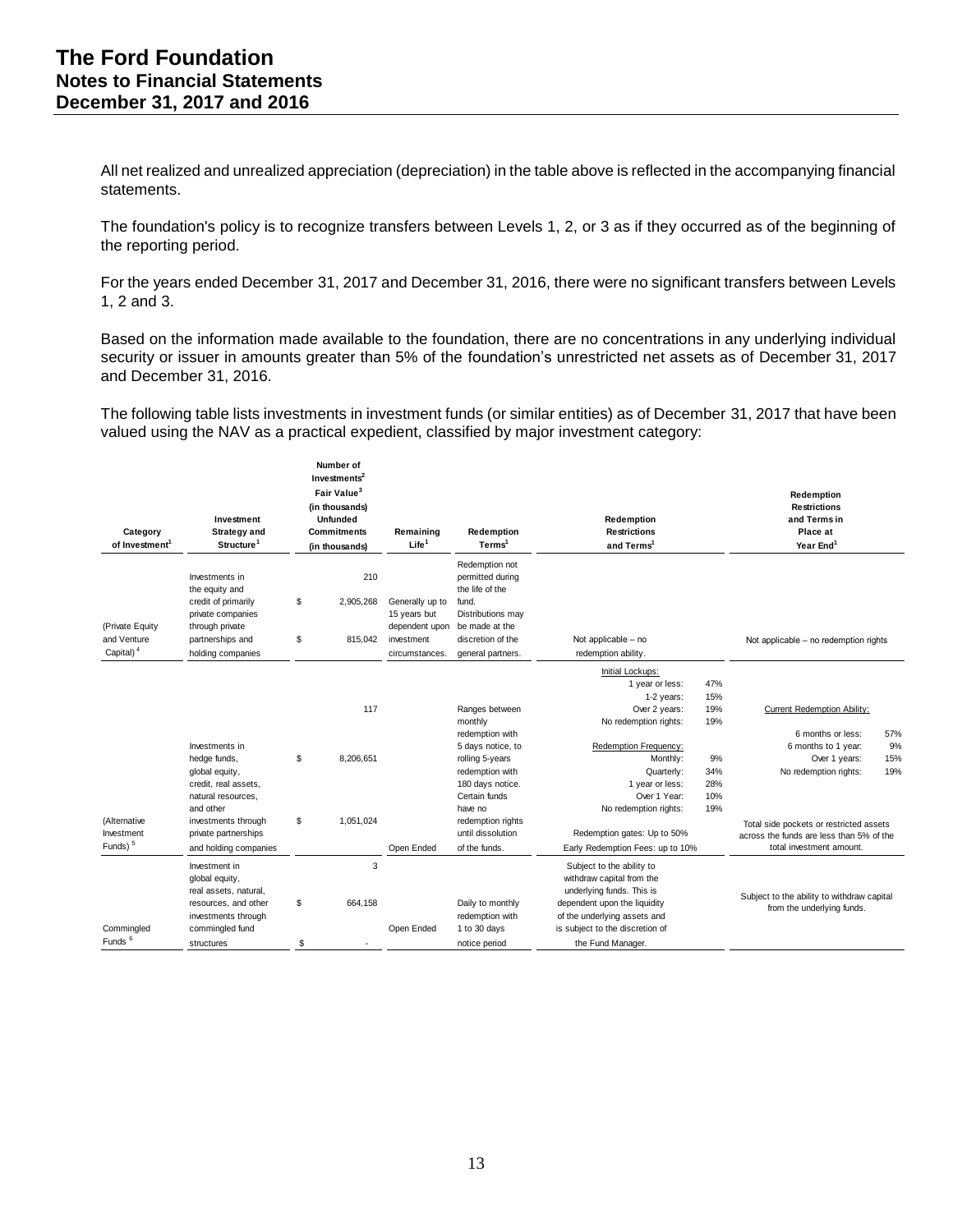The following table lists investments in investment funds (or similar entities) as of December 31, 2016 that have been valued using the NAV as a practical expedient, classified by major investment category:

| Category<br>of Investment <sup>1</sup>                                                                                                                                                                                                                                 | Investment<br><b>Strategy and</b><br>Structure <sup>1</sup>                                                                                                |        | Number of<br>Investments <sup>2</sup><br>Fair Value <sup>3</sup><br>(in thousands)<br><b>Unfunded</b><br><b>Commitments</b><br>(in thousands) | Remaining<br>Life <sup>1</sup>                                                                                                                                                 | Redemption<br>Terms <sup>1</sup>                                                                                                                                                                  | Redemption<br><b>Restrictions</b><br>and Terms <sup>1</sup>                                                                                                                                                                               |                                                            | <b>Redemption</b><br><b>Restrictions</b><br>and Terms in<br>Place at<br>Year End <sup>1</sup>                                                                                                                   |                         |
|------------------------------------------------------------------------------------------------------------------------------------------------------------------------------------------------------------------------------------------------------------------------|------------------------------------------------------------------------------------------------------------------------------------------------------------|--------|-----------------------------------------------------------------------------------------------------------------------------------------------|--------------------------------------------------------------------------------------------------------------------------------------------------------------------------------|---------------------------------------------------------------------------------------------------------------------------------------------------------------------------------------------------|-------------------------------------------------------------------------------------------------------------------------------------------------------------------------------------------------------------------------------------------|------------------------------------------------------------|-----------------------------------------------------------------------------------------------------------------------------------------------------------------------------------------------------------------|-------------------------|
| (Private Equity                                                                                                                                                                                                                                                        | Investments in<br>the equity and<br>credit of primarily<br>private companies<br>through private                                                            | s      | 196<br>2.610.041                                                                                                                              | Generally up to fund.<br>15 years but                                                                                                                                          | Redemption not<br>permitted during<br>the life of the<br><b>Distributions may</b><br>dependent upon be made at the                                                                                |                                                                                                                                                                                                                                           |                                                            |                                                                                                                                                                                                                 |                         |
| and Venture                                                                                                                                                                                                                                                            | partnerships and                                                                                                                                           | s      | 966,795                                                                                                                                       | investment                                                                                                                                                                     | discretion of the                                                                                                                                                                                 | Not applicable - no                                                                                                                                                                                                                       |                                                            | Not applicable - no redemption rights                                                                                                                                                                           |                         |
| Capital) <sup>4</sup>                                                                                                                                                                                                                                                  | holding companies                                                                                                                                          |        |                                                                                                                                               |                                                                                                                                                                                | circumstances, general partners.                                                                                                                                                                  | redemotion ability.                                                                                                                                                                                                                       |                                                            |                                                                                                                                                                                                                 |                         |
| (Alternative<br>Investment                                                                                                                                                                                                                                             | Investments in<br>hedge funds,<br>global equity,<br>credit, real assets,<br>natural resources,<br>and other<br>investments through<br>private partnerships | s<br>s | 105<br>7,388,721<br>1,111,740                                                                                                                 |                                                                                                                                                                                | Ranges between<br>monthly<br>redemption with<br>5 days notice, to<br>rolling 5-years<br>redemption with<br>180 days notice.<br>Certain funds<br>have no<br>redemption rights<br>until dissolution | Initial Lockups:<br>1 year or less:<br>1-2 years:<br>Over 2 years:<br>No redemption rights:<br>Redemption Frequency:<br>Monthly:<br>Quarterly:<br>1 year or less:<br>Over 1 Year:<br>No redemption rights:<br>Redemption gates: Up to 50% | 59%<br>4%<br>21%<br>16%<br>11%<br>30%<br>30%<br>13%<br>16% | <b>Current Redemption Ability:</b><br>6 months or less:<br>6 months to 1 year:<br>Over 1 years:<br>No redemption rights:<br>Total side pockets or restricted assets<br>across the funds are less than 5% of the | 66%<br>3%<br>11%<br>20% |
| Funds) <sup>5</sup>                                                                                                                                                                                                                                                    | and holding companies<br>Investment in                                                                                                                     |        | 3                                                                                                                                             | Open Ended                                                                                                                                                                     | of the funds.                                                                                                                                                                                     | Early Redemption Fees: up to 10%<br>Subject to the ability to                                                                                                                                                                             |                                                            | total investment amount.                                                                                                                                                                                        |                         |
| global equity,<br>real assets, natural,<br>s<br>639.037<br>resources, and other<br>Daily to monthly<br>investments through<br>redemption with<br>Open Ended<br>Commingled<br>commingled fund<br>1 to 30 days<br>Funds <sup>6</sup><br>s<br>structures<br>notice period |                                                                                                                                                            |        |                                                                                                                                               | withdraw capital from the<br>underlying funds. This is<br>dependent upon the liquidity<br>of the underlying assets and<br>is subject to the discretion of<br>the Fund Manager. |                                                                                                                                                                                                   | Subject to the ability to withdraw capital<br>from the underlying funds.                                                                                                                                                                  |                                                            |                                                                                                                                                                                                                 |                         |

- (1) Information reflects a range of various terms from multiple investments.
- (2) The approximate number of outstanding investments including investments with unfunded commitments but no current balance as of December 31, 2017 and December 31, 2016.
- (3) The total fair value of these investments valued using the NAV as a practical expedient.
- (4) Generally refers to investments in private partnerships or investment funds focusing on equity or credit investments in private companies. The partnerships or funds generally have no redemption rights; the general partners of the respective funds issue capital calls and distributions. These funds generally provide the NAV or capital balances and changes quarterly or less frequently. Performance fees are generally collected by the general partner or investment manager only upon a distribution of profits to investors.
- (5) Generally refers to investments in private partnerships or investment funds focusing on a broad range of investment activities including Credit, Global Equity, Natural Resource, and Real Asset investments. These funds generally have periodic limited redemption rights, asset and performance based fee structures. They provide the NAV or capital balances and changes monthly or less frequently.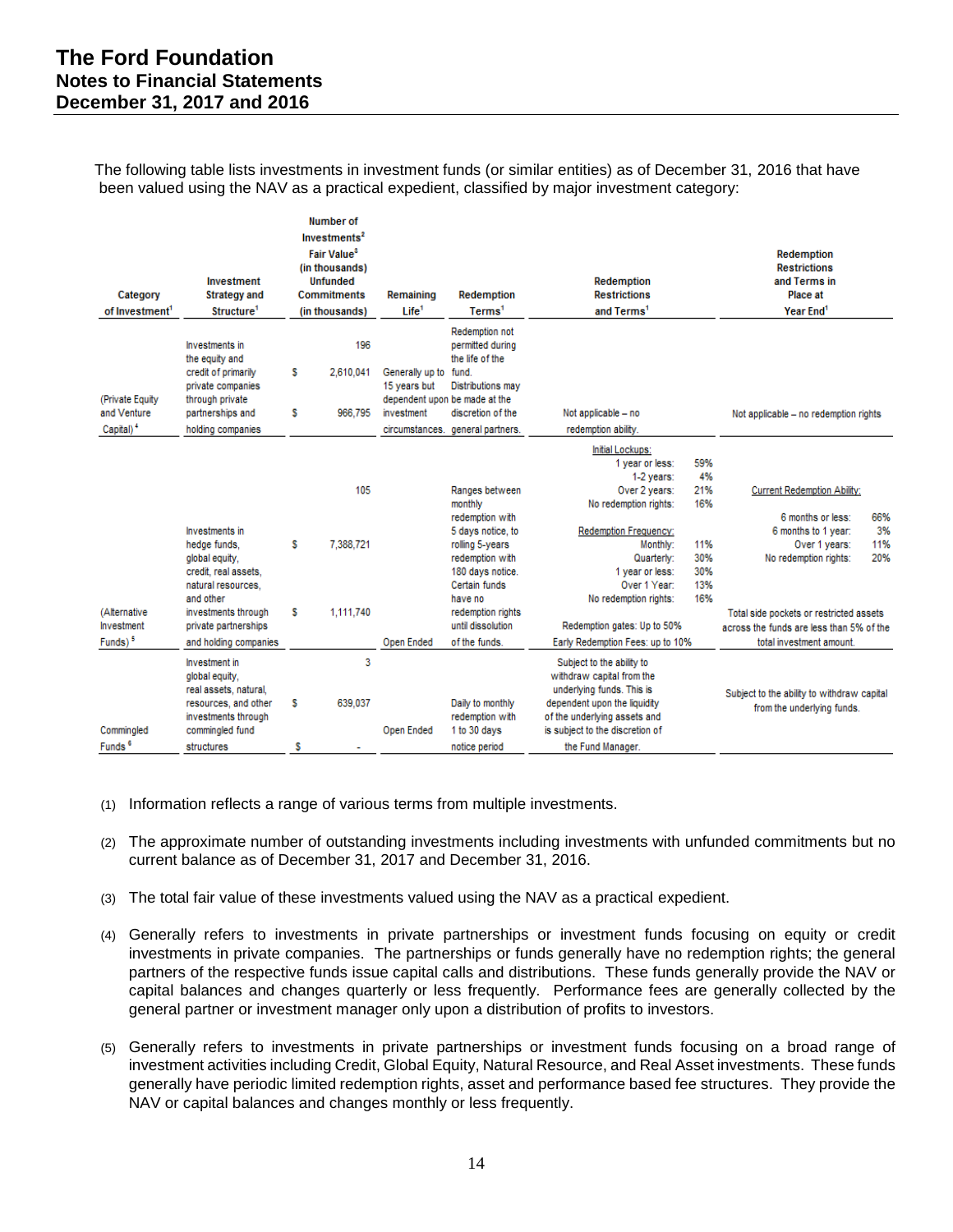(6) Generally refers to investments in private partnerships or investment funds focusing on a broad range of investment activities including equity and natural resources related investments. These funds generally have short-term redemption and investment ability. They provide the NAV or capital balances and changes monthly or more frequently. Commingled funds generally do not have performance based fee structures.

#### **Derivative Instruments**

As of December 31, 2017, the foundation had swaptions on interest rate contracts with a notional value of \$1 Billion. The premium paid was \$5.1 million which represents the maximum exposure associated with these contracts. As of December 31, 2017, the derivative asset associated with swaptions on interest rate futures contracts was \$2.1 million which is included in Asset Backed Securities. As of December 31, 2016, the foundation had swaptions on interest rate contracts with a notional value of \$2 billion.

As of December 31, 2017, the foundation had no forward starting interest rate swaps. As of December 31, 2016, the foundation had forward starting interest rate swaps in which the foundation would pay a fixed interest rate with notional amounts totaling \$250.0 million. The foundation was not required to post cash collateral to swap counterparties. As of December 31, 2016, the derivative liability associated with forward starting interest rate swaps was \$19.6 million. The swap was terminated in 2017 with a total payment of \$11.7 million.

As of December 31, 2017, the foundation was the seller (providing protection) of credit default swaps on a total notional amount of \$9.4 million. The notional amounts of the swaps are not recorded in the financial statements. However, the notional amount does approximate the maximum potential amount of future payments that the foundation could be required to make (receive) if the foundation were the seller (buyer) of protection and a credit event were to occur.

At December 31, 2017, the foundation's resale agreements relate to contracts with counterparties that expire in less than thirty days. At December 31, 2017, the foundation obtained U.S. government securities with a fair value of \$63.3 million as collateral received under resale agreements. As of December 31, 2017, cash loaned by the foundation in the amount of \$62.1 million is included within "Investments" on the Statement of Financial Position. Accrued interest related to resale agreements is included within "Accrued interest and dividends receivable" on the Statement of Financial Position. Interest income earned on these transactions is included in the Statement of Activities. At December 31, 2016, the foundation had no resale agreements outstanding.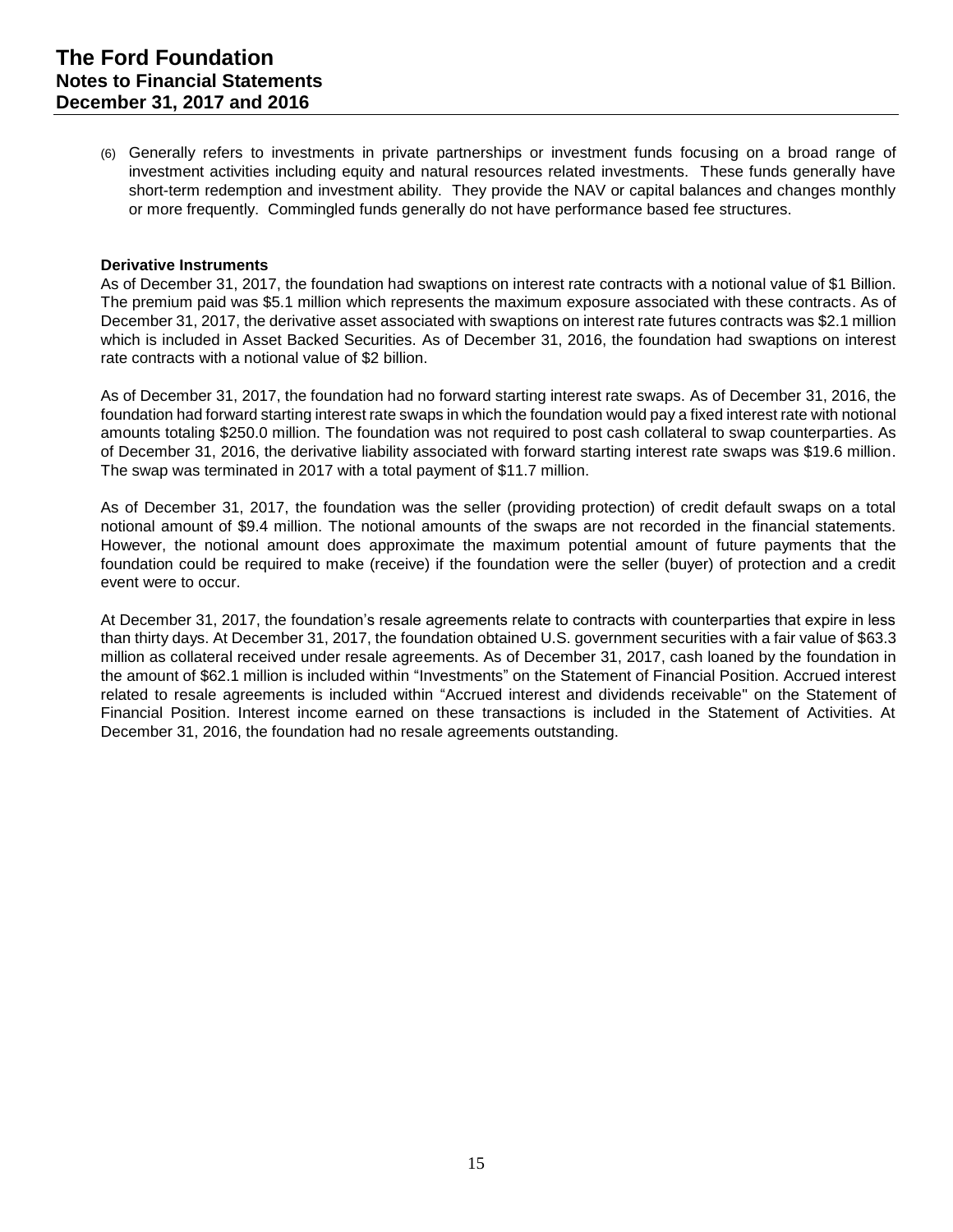The following table lists fair value of derivatives by contract type as included within the Statements of Financial Position as of December 31, 2017.

| (in thousands)                       | <b>Notional</b><br>Contractual<br>Amount | <b>Gross</b><br><b>Derivative</b><br><b>Assets</b> | Gross<br><b>Derivative</b><br><b>Liabilities</b> |    |      |
|--------------------------------------|------------------------------------------|----------------------------------------------------|--------------------------------------------------|----|------|
| Derivative type                      |                                          |                                                    |                                                  |    |      |
| Interest rate contracts              | \$                                       |                                                    | \$                                               | \$ |      |
| Fixed income futures contracts       |                                          | 1,485                                              |                                                  |    |      |
| Rights and warrants                  |                                          | 62                                                 | 36                                               |    |      |
| <b>Index Swaptions</b>               |                                          | 1,000,000                                          | 2,108                                            |    |      |
| <b>Credit Default Swaps</b>          |                                          | 18,800                                             |                                                  |    | (36) |
| <b>Equity Index Options</b>          |                                          |                                                    |                                                  |    |      |
|                                      |                                          |                                                    | 2,144                                            |    | (36) |
| Carrying value of derivatives on the |                                          |                                                    |                                                  |    |      |
| statements of financial position     |                                          |                                                    | 2,144                                            | \$ | (36) |

The following table lists fair value of derivatives by contract type as included within investments in the Statements of Financial Position as of December 31, 2016.

| (in thousands)                                                           | <b>Notional</b><br>Contractual<br>Amount |           |    | Gross<br><b>Derivative</b><br><b>Assets</b> | <b>Gross</b><br><b>Derivative</b><br><b>Liabilities</b> |        |  |
|--------------------------------------------------------------------------|------------------------------------------|-----------|----|---------------------------------------------|---------------------------------------------------------|--------|--|
|                                                                          |                                          |           |    |                                             |                                                         |        |  |
| Derivative type                                                          |                                          |           |    |                                             |                                                         |        |  |
| Interest rate contracts                                                  | \$                                       | 250,000   | \$ |                                             | \$                                                      | 19,609 |  |
| Fixed income futures contracts                                           |                                          |           |    |                                             |                                                         |        |  |
| Rights and warrants                                                      |                                          | 53        |    | 26                                          |                                                         |        |  |
| <b>Index Swaptions</b>                                                   |                                          | 2,000,000 |    | 14.285                                      |                                                         |        |  |
| <b>Equity Index Options</b>                                              |                                          | 80,000    |    | 1,742                                       |                                                         |        |  |
|                                                                          |                                          |           |    | 16,053                                      |                                                         | 19,609 |  |
| Carrying value of derivatives on the<br>statements of financial position |                                          |           | \$ | 16,053                                      | \$                                                      | 19,609 |  |

The notional amounts reflected in the above tables, are indicative of the volume of derivative transactions for the year ended December 31, 2017 and 2016.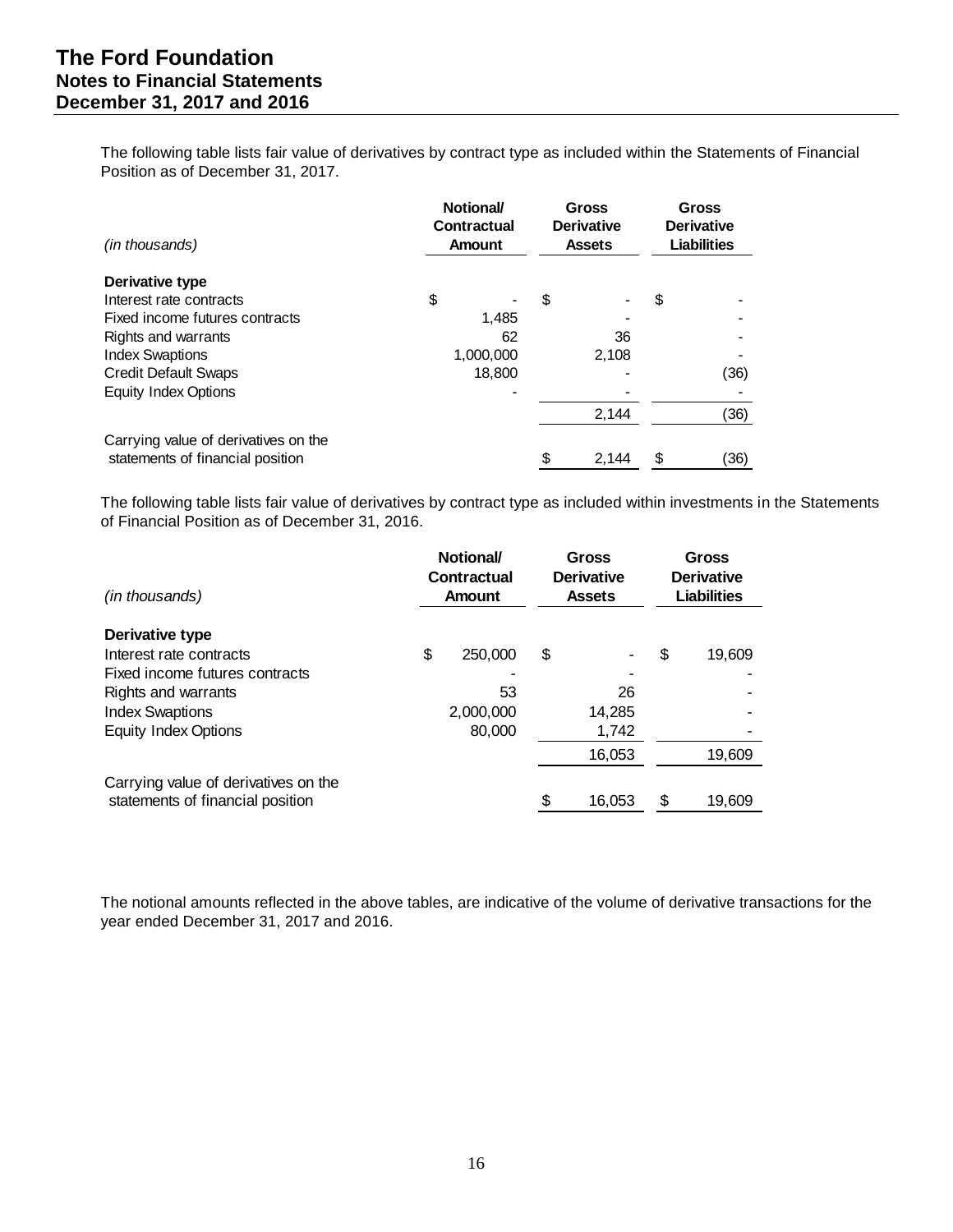The following table indicates the appreciation (depreciation) on derivatives, by contract type, as included in the Statements of Activities for the year ended December 31, 2017:

|                                        | <b>Appreciation/(Depreciation)</b><br><b>Year Ended</b>                                                                                                                                                                                                                                                                                                                                                                                                                                          |
|----------------------------------------|--------------------------------------------------------------------------------------------------------------------------------------------------------------------------------------------------------------------------------------------------------------------------------------------------------------------------------------------------------------------------------------------------------------------------------------------------------------------------------------------------|
| (in thousands)                         | December 31, 2017                                                                                                                                                                                                                                                                                                                                                                                                                                                                                |
| Derivative type                        |                                                                                                                                                                                                                                                                                                                                                                                                                                                                                                  |
| Interest rate contracts                | \$<br>7,918                                                                                                                                                                                                                                                                                                                                                                                                                                                                                      |
| Fixed income futures contracts         | 32                                                                                                                                                                                                                                                                                                                                                                                                                                                                                               |
| Rights and warrants                    | (18)                                                                                                                                                                                                                                                                                                                                                                                                                                                                                             |
| <b>Index Swaptions</b>                 | (12, 309)                                                                                                                                                                                                                                                                                                                                                                                                                                                                                        |
| <b>Equity Index Options</b>            | (3, 592)                                                                                                                                                                                                                                                                                                                                                                                                                                                                                         |
| Foreign currency contracts             |                                                                                                                                                                                                                                                                                                                                                                                                                                                                                                  |
| Credit default swaps                   | 54                                                                                                                                                                                                                                                                                                                                                                                                                                                                                               |
|                                        | \$<br>(7, 915)                                                                                                                                                                                                                                                                                                                                                                                                                                                                                   |
|                                        |                                                                                                                                                                                                                                                                                                                                                                                                                                                                                                  |
| Activities as of December 31, 2016:    | The following table indicates the appreciation on derivatives, by contract type, as included in the Statements of                                                                                                                                                                                                                                                                                                                                                                                |
|                                        | <b>Appreciation/(Depreciation)</b>                                                                                                                                                                                                                                                                                                                                                                                                                                                               |
|                                        | <b>Year Ended</b>                                                                                                                                                                                                                                                                                                                                                                                                                                                                                |
| (in thousands)                         | December 31, 2016                                                                                                                                                                                                                                                                                                                                                                                                                                                                                |
| Derivative type                        |                                                                                                                                                                                                                                                                                                                                                                                                                                                                                                  |
| Interest rate contracts                | \$<br>(6, 434)                                                                                                                                                                                                                                                                                                                                                                                                                                                                                   |
| Fixed income futures contracts         | (103)                                                                                                                                                                                                                                                                                                                                                                                                                                                                                            |
| Rights and warrants                    | (36)                                                                                                                                                                                                                                                                                                                                                                                                                                                                                             |
| <b>Index Swaptions</b>                 | 9,500                                                                                                                                                                                                                                                                                                                                                                                                                                                                                            |
| <b>Equity Index Options</b>            | (267)                                                                                                                                                                                                                                                                                                                                                                                                                                                                                            |
| Foreign currency contracts             | (9)                                                                                                                                                                                                                                                                                                                                                                                                                                                                                              |
| Credit default swaps                   | (47)                                                                                                                                                                                                                                                                                                                                                                                                                                                                                             |
|                                        | $\overline{\mathcal{E}}$<br>2,604                                                                                                                                                                                                                                                                                                                                                                                                                                                                |
|                                        |                                                                                                                                                                                                                                                                                                                                                                                                                                                                                                  |
| on the Statements of Activities.       | The above appreciation on derivatives has been recognized as realized or unrealized appreciation on investments                                                                                                                                                                                                                                                                                                                                                                                  |
| <b>Credit-Risk Contingent Features</b> | The foundation's derivative contracts generally contain provisions whereby if the foundation were to default on its<br>obligations under the contract, or if the foundation were to terminate the management agreement of the investment<br>manager who entered into the contract on the foundation's behalf, or if the assets of the foundation were to fall below<br>certain levels, the counterparty could require full or partial termination, or replacement of the derivative instruments. |
| <b>Counterparty Credit Risk</b>        |                                                                                                                                                                                                                                                                                                                                                                                                                                                                                                  |
|                                        | By using derivative instruments, the foundation is exposed to the counterparty's credit risk - the risk that derivative<br>counterparties may not perform in accordance with the contractual provisions offset by the value of any collateral<br>received. The foundation's exposure to credit risk associated with counterparty nonperformance is limited to the<br>unrealized appreciation inherent in such transactions that are recognized in the Statements of Financial Position as        |

| (in thousands)                 | <b>Appreciation/(Depreciation)</b><br><b>Year Ended</b><br>December 31, 2016 |          |  |  |  |  |
|--------------------------------|------------------------------------------------------------------------------|----------|--|--|--|--|
|                                |                                                                              |          |  |  |  |  |
| Derivative type                |                                                                              |          |  |  |  |  |
| Interest rate contracts        | \$                                                                           | (6, 434) |  |  |  |  |
| Fixed income futures contracts |                                                                              | (103)    |  |  |  |  |
| Rights and warrants            |                                                                              | (36)     |  |  |  |  |
| <b>Index Swaptions</b>         |                                                                              | 9,500    |  |  |  |  |
| <b>Equity Index Options</b>    |                                                                              | (267)    |  |  |  |  |
| Foreign currency contracts     |                                                                              | (9)      |  |  |  |  |
| Credit default swaps           |                                                                              | (47)     |  |  |  |  |
|                                | \$                                                                           | 2.604    |  |  |  |  |

#### **Credit-Risk Contingent Features**

#### **Counterparty Credit Risk**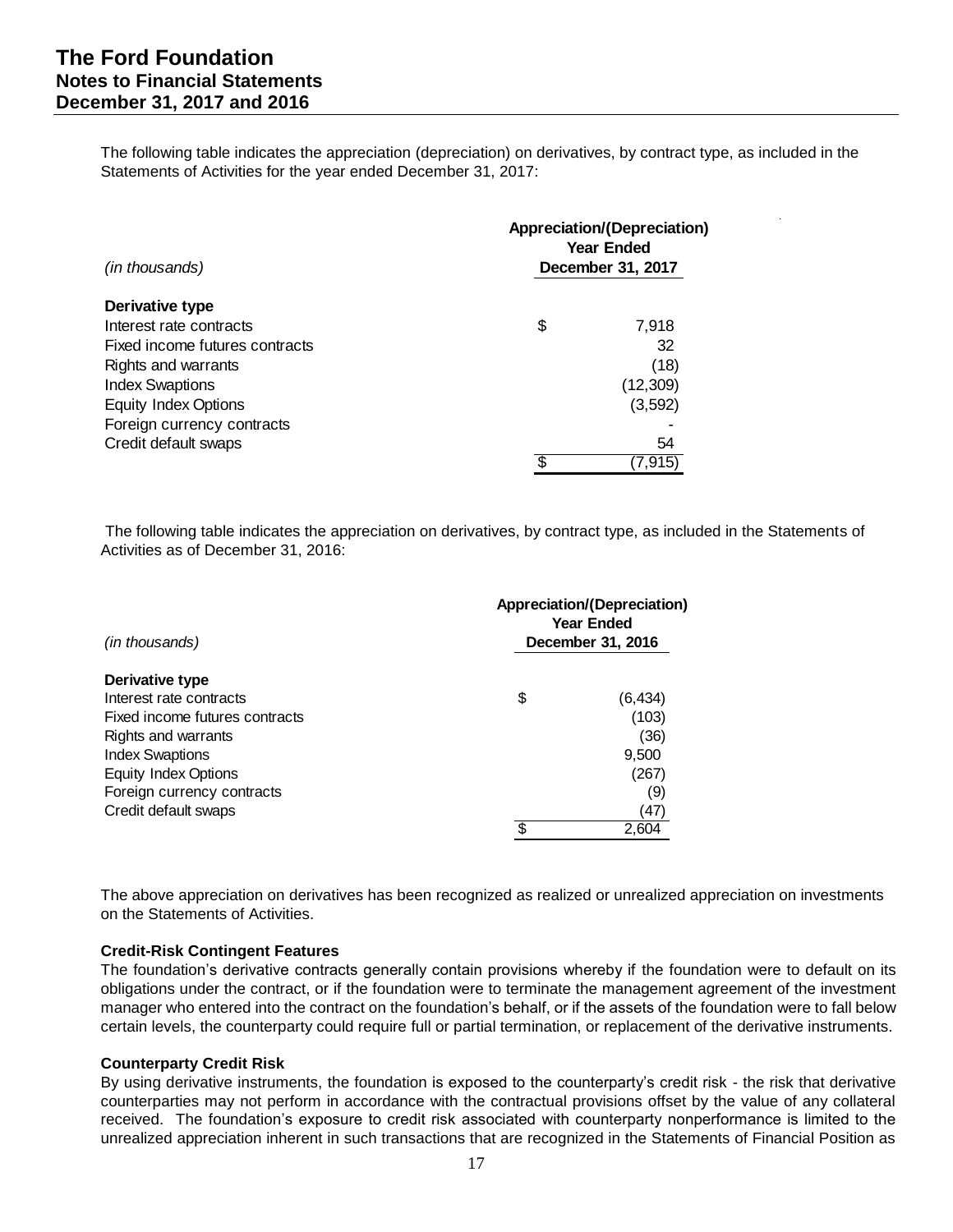well as the value of the foundation's collateral assets held by the counterparty. The foundation minimizes counterparty credit risk through rigorous review of potential counterparties, appropriate credit limits and approvals, credit monitoring procedures, executing master netting arrangements and managing margin and collateral requirements, as appropriate. The foundation records counterparty credit risk valuation adjustments, if material, on certain derivative assets in order to appropriately reflect the credit quality of the counterparty. These adjustments are also recorded on the market quotes received from counterparties or other market participants since these quotes may not fully reflect the credit risk of the counterparties to the derivative instruments.

#### **Credit Default Swaps**

The credit default swaps for which The Foundation is providing protection as of December 31, 2017 and December 31, 2016 are summarized as follows:

|                                                                                                                                                   | <b>Credit Default Index</b><br><b>Asset Backed Securities</b> |                      |    |                      |  |  |  |
|---------------------------------------------------------------------------------------------------------------------------------------------------|---------------------------------------------------------------|----------------------|----|----------------------|--|--|--|
|                                                                                                                                                   |                                                               | <b>Year Ended</b>    |    | <b>Year Ended</b>    |  |  |  |
| (in thousands)                                                                                                                                    |                                                               | December 31.<br>2017 |    | December 31,<br>2016 |  |  |  |
| Written credit derivative contracts                                                                                                               |                                                               |                      |    |                      |  |  |  |
| Fair value of written credit derivatives                                                                                                          | \$                                                            | (19)                 | \$ |                      |  |  |  |
| Maximum potential amount of future payments                                                                                                       |                                                               |                      |    |                      |  |  |  |
| (notional amount)                                                                                                                                 |                                                               | 9.400                |    |                      |  |  |  |
| Recourse provisions with third parties to recover any amounts paid<br>under the credit derivatives (including any purchased credit<br>protection) |                                                               |                      |    |                      |  |  |  |
| Collateral held by the Foundation or other third parties which the                                                                                |                                                               |                      |    |                      |  |  |  |
| Foundation can obtain upon occurrence of a triggering event                                                                                       |                                                               | 14                   |    |                      |  |  |  |

# **3. Fixed Assets**

As of December 31, 2017 and 2016, fixed assets are comprised of:

| <i>(in thousands)</i>                                       | As of<br>December 31.<br>2017 |         | As of<br>December 31,<br>2016 |        |  |
|-------------------------------------------------------------|-------------------------------|---------|-------------------------------|--------|--|
| Land                                                        | \$                            | 4.440   | \$                            | 4,440  |  |
| Buildings, net of accumulated depreciation                  |                               |         |                               |        |  |
| of \$24,187 and \$25,982 at December 31, 2017 and           |                               |         |                               |        |  |
| 2016, respectively, and Construction in progress            |                               | 122.807 |                               | 31.384 |  |
| Furniture, equipment and leasehold improvements,            |                               |         |                               |        |  |
| net of accumulated depreciation of \$29,589 and \$86,684 at |                               |         |                               |        |  |
| December 31, 2017 and 2016, respectively                    |                               | 22,311  |                               | 24,087 |  |
|                                                             |                               | 149.558 |                               | 59.911 |  |

During 2017, the Foundation's headquarters was being renovated. The renovation will be completed in 2018. Costs of the renovation is included in fixed assets as building costs.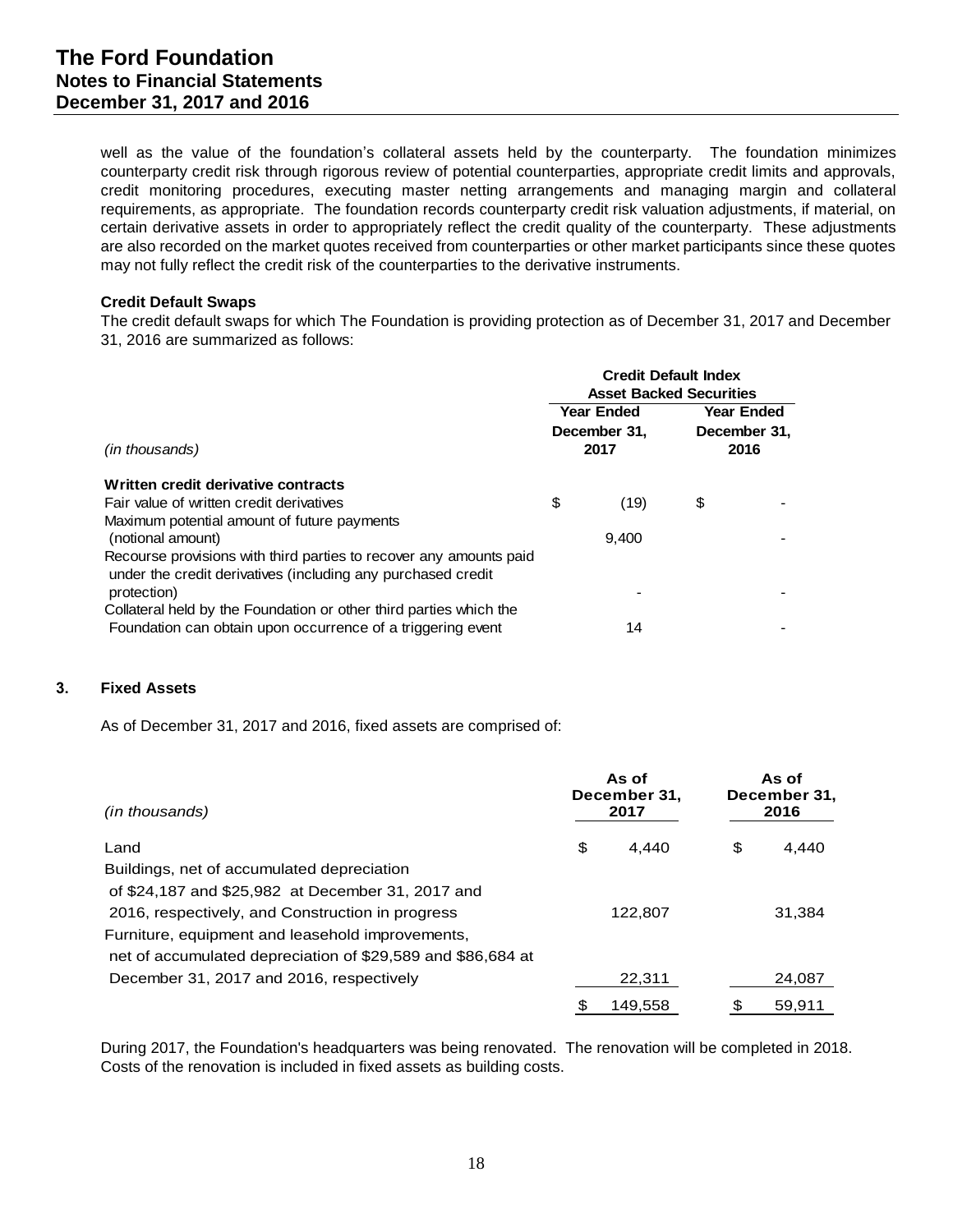#### **4. Provision for Taxes**

The Internal Revenue Code imposes an excise tax on private foundations equal to 2 percent of net investment income, which is defined as interest, dividends and net realized gains less expenses incurred in the production of income. The tax is reduced to 1 percent for foundations that meet certain distribution requirements under Section 4940(e) of the Internal Revenue Code.

The current provision for federal excise tax is based on net investment income using a 1 percent rate for the year ended December 31, 2017 and 2016. The deferred provision is based on a 2 percent rate on cumulative net unrealized gains for both the years ended December 31, 2017 and 2016. The current tax provision for federal excise tax on net investment income is \$8.3 million and \$4.2 million for the years ended December 31, 2017 and 2016, respectively. The foundation had a cumulative unrealized gain that resulted in a \$65.7 million deferred tax liability for the year ended December 31, 2017 based on the change in net unrealized appreciation of investments at 2 percent. Excise taxes of \$8.7 million were paid during the year ended December 31, 2017. Certain income defined as unrelated business taxable income by the code may be subject to tax at ordinary corporate rates. The state taxes on unrelated business income are immaterial for the year ended December 31, 2017.

# **5. Grant Liability**

The foundation has a grant liability of approximately \$474 million for grants approved as of December 31, 2017 but will be paid in 2018 through 2022 and beyond. The table below shows the amount due to be paid in the specified period as follows:

| Year ending<br>December 31, | <b>Amounts</b><br>(in thousands) |  |  |  |  |  |
|-----------------------------|----------------------------------|--|--|--|--|--|
| 2018                        | \$<br>247,859                    |  |  |  |  |  |
| 2019                        | 103.769                          |  |  |  |  |  |
| 2020                        | 80,632                           |  |  |  |  |  |
| 2021                        | 28,317                           |  |  |  |  |  |
| 2022 and after              | 13,127                           |  |  |  |  |  |
|                             | 473.704                          |  |  |  |  |  |

#### **6. Retirement Plans**

The foundation's defined contribution plans covered substantially all New York appointed employees. Employees who were locally appointed by overseas offices were covered by other retirement arrangements.

The Savings Plan is a defined contribution plan, as defined under Internal Revenue Code (IRC) Section 403(b)7 is established by the foundation to provide retirement benefits to eligible employees. The Retirement Plan, another defined contribution plan, consisting primarily of employer contributions was amended so effective November 2, 2011, any newly hired employees will not be eligible to become participants of the plan.

The expense recorded by the foundation related to contributions to the defined contribution plans aggregated \$7.1 million and \$6.9 million for the year ended December 31, 2017 and 2016, respectively.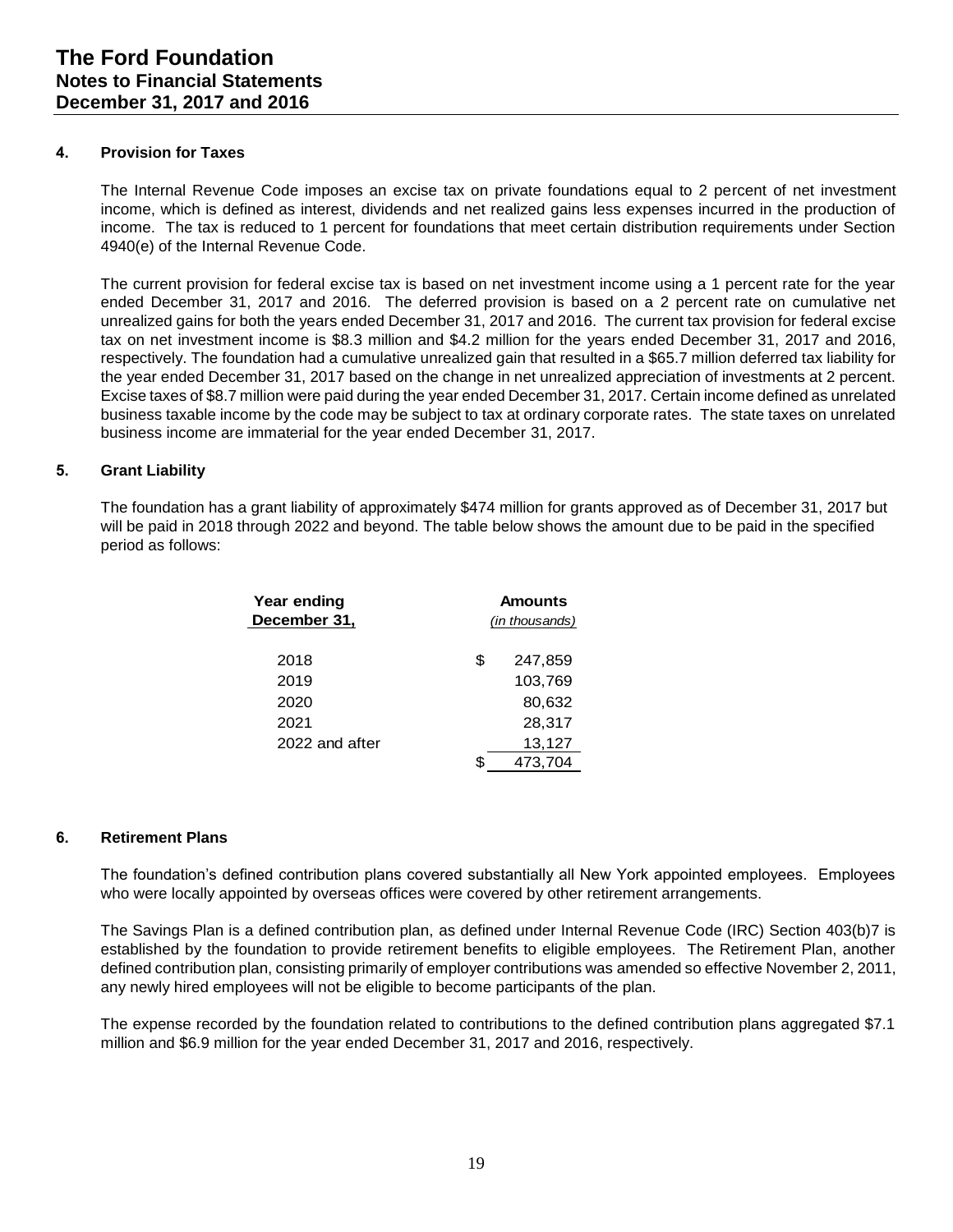In addition, the foundation provides retirees with at least five years of service and who are at least age 55 with other postretirement benefits which include medical, dental and life insurance. Employees hired on or after June 1, 2009 will be eligible for postretirement medical and dental benefits when they retire with at least 10 years of service and who are at least age 65. No employee hired on or after January 1, 2013 shall be considered a retiree under the Plan. The other postretirement benefits are partially funded in advance through a Voluntary Employees' Beneficiary Association (VEBA). GAAP allows unrecognized amounts (e.g., net actuarial gains or losses and prior service costs or credits) to be recognized as non-operating activities and that those amounts be adjusted as they are subsequently recognized as components of net periodic pension cost.

|                                                             | <b>Other Postretirement</b><br><b>Benefits</b> |                    |  |  |  |
|-------------------------------------------------------------|------------------------------------------------|--------------------|--|--|--|
|                                                             |                                                |                    |  |  |  |
|                                                             | As of                                          | As of              |  |  |  |
|                                                             | December 31,                                   | December 31,       |  |  |  |
| (in thousands)                                              | 2017                                           | 2016               |  |  |  |
| Benefit obligation                                          | \$<br>100,643                                  | \$<br>93,416       |  |  |  |
| Fair value of plan assets                                   | 48,477                                         | 45,085             |  |  |  |
| Funded (unfunded) status and amounts                        |                                                |                    |  |  |  |
| recognized in the statements of financial position          | (52, 166)                                      | (48, 331)          |  |  |  |
| Accumulated benefit obligation                              | 100,643                                        | 93,416             |  |  |  |
| Accumulated non-operating activities consist of             |                                                |                    |  |  |  |
| Prior service cost                                          |                                                |                    |  |  |  |
| Net actuarial loss                                          | 24,801                                         | 24,880             |  |  |  |
| Total amount recognized                                     | 24,801                                         | 24,880             |  |  |  |
| Employer contribution                                       |                                                |                    |  |  |  |
| Benefits paid                                               | 4,326                                          | 4,699              |  |  |  |
| Net periodic benefit cost recognized                        | 3,914                                          | 4,392              |  |  |  |
| Other changes in plan assets and benefit obligations        |                                                |                    |  |  |  |
| recognized in non-operating activities                      |                                                |                    |  |  |  |
| Net actuarial loss/(gain)                                   | 1,915                                          | (1, 311)           |  |  |  |
| Amortization of gain                                        | (2,097)                                        | (2, 211)           |  |  |  |
| <b>Administrative Expenses</b>                              |                                                | 109<br>103         |  |  |  |
| Total recognized in non-operating activities                |                                                | (79)<br>(3, 413)   |  |  |  |
| Total recognized in net periodic benefit                    |                                                |                    |  |  |  |
| cost and non-operating activities                           | \$<br>3,835                                    | \$<br>979          |  |  |  |
| Weighted average assumptions (used to determine             |                                                |                    |  |  |  |
| benefit obligations and net periodic costs)                 |                                                |                    |  |  |  |
| Discount rate (benefit obligation)                          | 3.84 %                                         | 4.48 %             |  |  |  |
| Discount rate (net periodic costs)                          | 4.48                                           | 4.77               |  |  |  |
| Expected rate of return on plan assets (net periodic costs) | 7.00                                           | 7.00               |  |  |  |
| Rate of compensation increase (benefit obligation)          | 3.50                                           | 3.50               |  |  |  |
| Rate of compensation increase (net periodic costs)          | 3.50                                           | 3.50               |  |  |  |
| <b>Mortality Basis</b>                                      | RPH-2014<br>MP-2017                            | RP-2014<br>MP-2016 |  |  |  |
| Mortality Improvement Scale                                 |                                                |                    |  |  |  |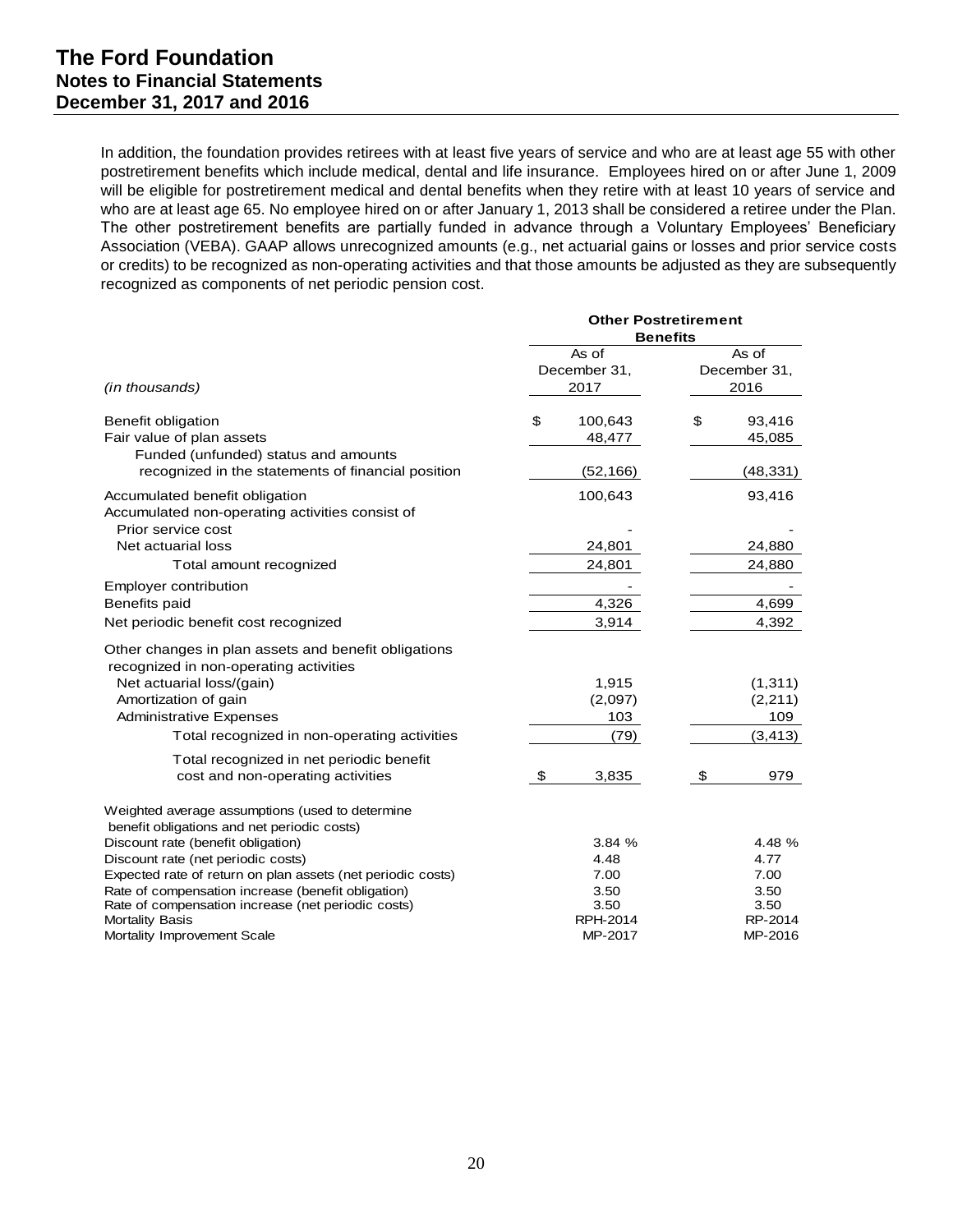# **The Ford Foundation Notes to Financial Statements December 31, 2017 and 2016**

For measurement purposes, a healthcare cost initial trend rate of 5.4% and 5.9% used to measure the other postretirement benefit obligation for the year ended December 31, 2017 and 2016, respectively. As of December 31, 2017 and 2016, this trend is assumed to decline gradually to 3.8% in the year 2087 and beyond. As of December 31, 2017, the dental obligations reflect an initial trend rate for fiscal year 2018 of 5.0%. A 1% point change in assumed healthcare cost trend rates would have the following effects:

|                                                         | 1% |          | 1%              |
|---------------------------------------------------------|----|----------|-----------------|
|                                                         |    | Decrease | <b>Increase</b> |
| Effect on total of service and interest cost components |    | 488      | 668             |
| Effect on other postretirement benefit obligation       |    | 9.188    | 12.225          |

The following table presents investments in the post-retirement plan at fair value by caption and by level within the valuation hierarchy as of December 31, 2017. The table also includes the combined weighted-average asset allocation for the foundation's post-retirement plan as of December 31, 2017 as follows:

|                                           | As of December 31, 2017 Assets at Fair Value |                               |      |                |      |                              |    |                |       |
|-------------------------------------------|----------------------------------------------|-------------------------------|------|----------------|------|------------------------------|----|----------------|-------|
| (in thousands)                            |                                              | Level 1<br>Level 2<br>Level 3 |      |                |      | Totals                       |    | <b>Percent</b> |       |
| Post retirement plan                      |                                              |                               |      |                |      |                              |    |                |       |
| Equity funds                              |                                              |                               |      |                |      |                              |    |                |       |
| Vanguard total stock market index         | S                                            | 15.537                        | - \$ |                | - \$ | $\blacksquare$               | S  | 15.537         | 32%   |
| Vanguard FTSE all world EX-US index       |                                              | 19.534                        |      | $\blacksquare$ |      | $\qquad \qquad \blacksquare$ |    | 19.534         | 40%   |
| Fixed income funds                        |                                              |                               |      |                |      |                              |    |                |       |
| Vanguard total bond market index          |                                              | 5.784                         |      | $\blacksquare$ |      | $\blacksquare$               |    | 5.784          | 12%   |
| Short-term invest grade fund              |                                              | 8,070                         |      |                |      |                              |    | 8,070          | 16%   |
| Total investments in post-retirement plan | S                                            | 48.925                        | S    | $\blacksquare$ | Ŝ.   | -                            | \$ | 48.925         | 100 % |

 The following table presents investments in the defined benefit pension plans and post-retirement plan at fair value by caption and by level within the valuation hierarchy as of December 31, 2016. The table also includes the combined weighted-average asset allocation for the foundation's defined benefit pension plans and post retirement plan as of December 31, 2016 as follows:

| (in thousands)                            |   | Level 1 |   | Level 2                  | Level 3 |    |    |        | <b>Percent</b> |  |
|-------------------------------------------|---|---------|---|--------------------------|---------|----|----|--------|----------------|--|
| Post retirement plan                      |   |         |   |                          |         |    |    |        |                |  |
| Equity funds                              |   |         |   |                          |         |    |    |        |                |  |
| Vanguard total stock market index         | S | 14,409  | S |                          | - \$    | ۰. | S  | 14.409 | 32%            |  |
| Vanguard FTSE all world EX-US index       |   | 17,672  |   | ٠                        |         | ۰  |    | 17.672 | 39 %           |  |
| Fixed income funds                        |   |         |   |                          |         |    |    |        |                |  |
| Vanguard total bond market index          |   | 7,792   |   | $\blacksquare$           |         | ۰  |    | 7.792  | 17 %           |  |
| Short-term invest grade fund              |   | 5,691   |   |                          |         |    |    | 5,691  | 12 %           |  |
| Total investments in post-retirement plan |   | 45,564  | S | $\overline{\phantom{a}}$ | \$      | ٠  | \$ | 45.564 | 100 %          |  |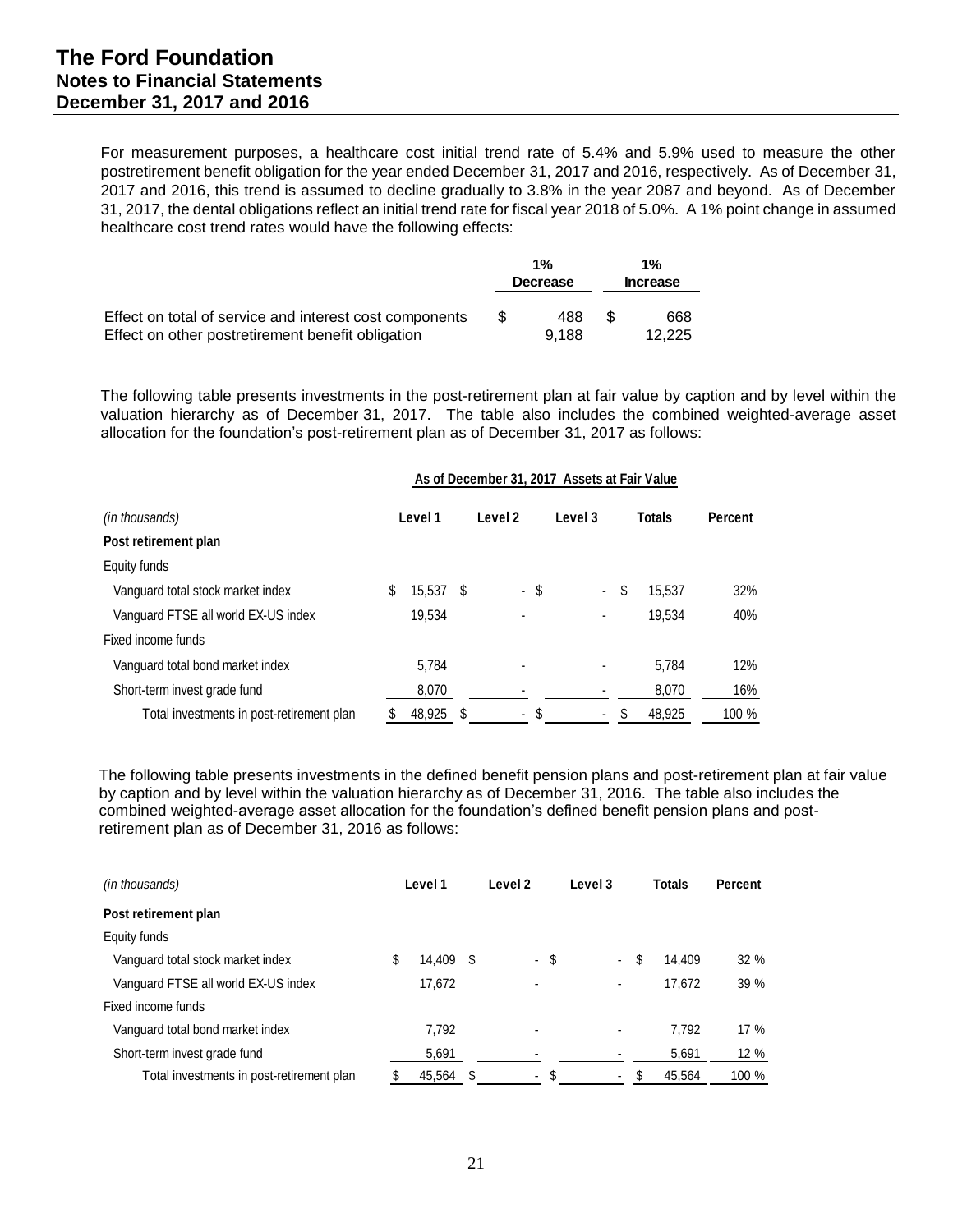The investment strategy is to manage investment risk through prudent asset allocations that will produce a rate of return commensurate with the plans' obligations. The foundation expects to continue the investment allocations as noted above. The foundation's overall expected long-term rate of return on plan assets is based upon historical longterm returns of the investment performance adjusted to reflect expectations of future long-term returns by asset class.

Estimated future benefit payments, which reflect expected future service, as appropriate, are expected to be paid as follows:

| (in thousands) | <b>Other</b><br><b>Postretirement</b><br><b>Benefits</b> |                                                  |    |                            |                                 |        |  |  |
|----------------|----------------------------------------------------------|--------------------------------------------------|----|----------------------------|---------------------------------|--------|--|--|
|                |                                                          | <b>Before</b><br><b>Part D</b><br><b>Subsidy</b> |    | <b>Part D</b><br>Subsidy * | <b>Net Cash</b><br><b>Flows</b> |        |  |  |
| 2018           | \$                                                       | 4,848                                            | \$ | 317                        | \$                              | 4,531  |  |  |
| 2019           |                                                          | 4,911                                            |    | 331                        |                                 | 4,580  |  |  |
| 2020           |                                                          | 4,945                                            |    | 349                        |                                 | 4,596  |  |  |
| 2021           |                                                          | 4,978                                            |    | 370                        |                                 | 4,608  |  |  |
| 2022           |                                                          | 5,023                                            |    | 398                        |                                 | 4,625  |  |  |
| 2023-2027      |                                                          | 26,733                                           |    | 2,358                      |                                 | 24,375 |  |  |

**\*** The foundation applies for the federal drug subsidy under the Medicare Modernization Act (the "Act") for retirees who are Medicare eligible. The Act includes a provision that allows plan sponsors to receive a federal drug subsidy for a portion of the drug expenses of covered Medicare-eligible retirees, if they do not participate in the new Medicare drug benefit and the benefits provided by the plan are actuarially equivalent.

# **7. Bond Payable**

On March 23, 2017, the foundation issued \$273 million of Taxable Bonds, Series 2017. The foundation intends to use the proceeds for any lawful corporate purpose, including, but not limited to financing current or future capital projects such as the renovation and improvement of the foundation's headquarters building in New York City as well as costs related to the issuance of the bond. The bonds were sold at par with a coupon rate of 3.859% payable semiannually and a balloon payment of principal at maturity date of June 1, 2047. Net proceeds after underwriters' discount totaled \$271.2 million.

#### **8. Contingencies, Commitments and Guarantees**

In the normal course of business, the foundation enters into contracts that contain a variety of representations and warranties and which provide general indemnifications. The foundation's maximum exposure under these arrangements is unknown as this would involve future claims that may be made against the foundation that have not yet occurred. However, based on experience, the foundation expects the risk of loss to be remote.

As part of its program-related investment activities, as of December 31, 2017, the foundation is committed to provide \$26.9 million of loans to not-for-profit organizations once certain conditions are met. As of December 31, 2016, this commitment was \$32.9 million. Further, as part of its investment management activity, as of December 31, 2017, the foundation is committed to additional funding of approximately \$1.9 billion in private equity and other investment commitments. As of December 31, 2016, these commitments were \$2.1 billion.

The foundation is committed to pay \$91.7 million, if the specified terms for a conditional grant are met, over the next 11 years.